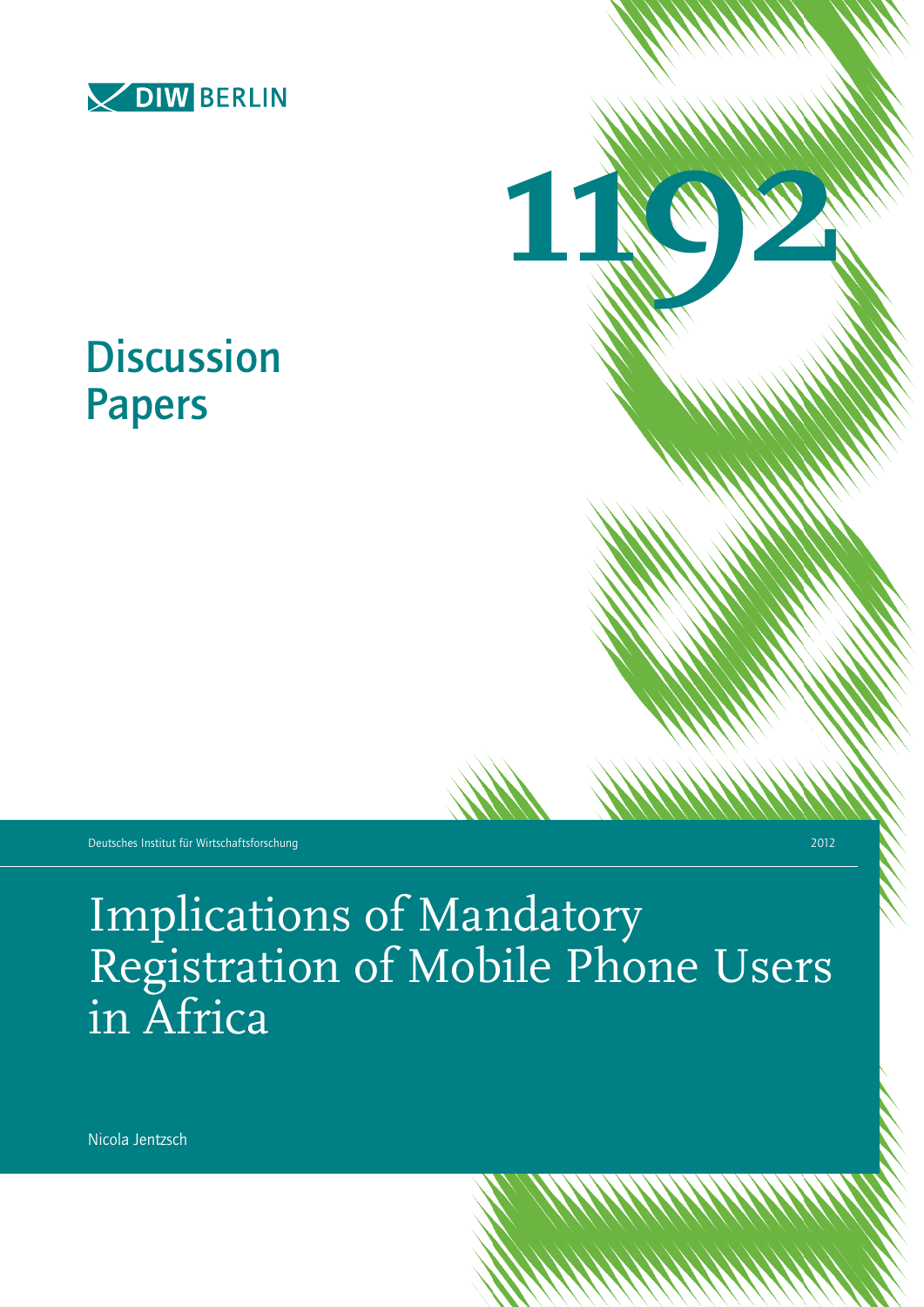Opinions expressed in this paper are those of the author(s) and do not necessarily reflect views of the institute.

IMPRESSUM

© DIW Berlin, 2012

DIW Berlin German Institute for Economic Research Mohrenstr. 58 10117 Berlin

Tel. +49 (30) 897 89-0 Fax +49 (30) 897 89-200 [http://www.diw.de](http://www.diw.de/)

ISSN print edition 1433-0210 ISSN electronic edition 1619-4535

Papers can be downloaded free of charge from the DIW Berlin website: <http://www.diw.de/discussionpapers>

Discussion Papers of DIW Berlin are indexed in RePEc and SSRN: http://ideas.repec.org/s/diw/diwwpp.html <http://www.ssrn.com/link/DIW-Berlin-German-Inst-Econ-Res.html>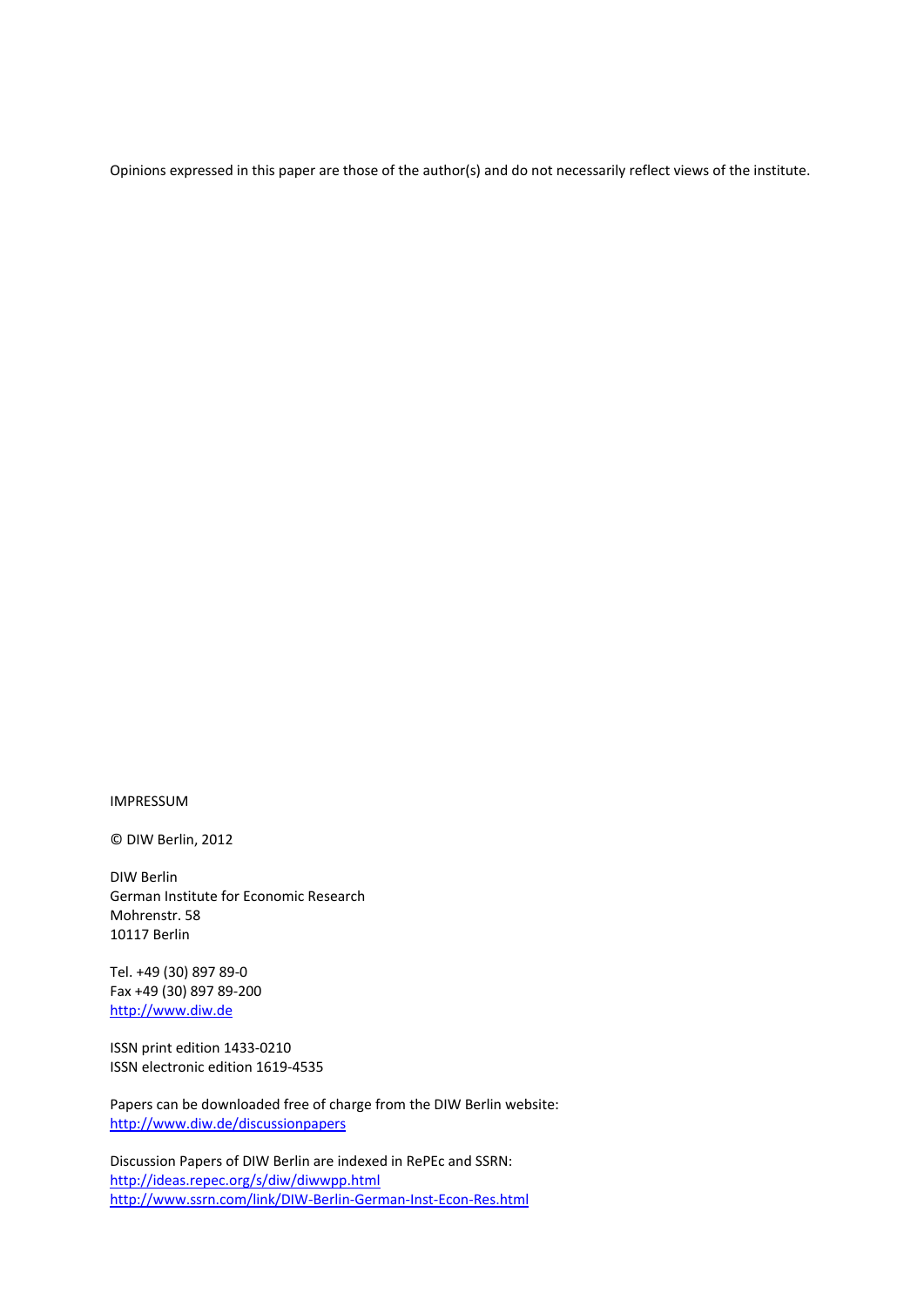## Implications of Mandatory Registration of Mobile Phone Users in Africa

Nicola Jentzsch<sup>†</sup>

March 1, 2012

#### Abstract

Sub-Saharan Africa ranks among the top regions in terms of growth in the number of mobile phone users. The success of mobile telephony is attributed to the opening of markets for private players and lenient regulatory policy. However, markets may be increasingly saturated and new regulations introduced across Africa could also have a negative impact on future growth. Since 2006, the majority of countries in the region have introduced mandatory registration of users of prepaid SIM cards with their personal identity details. This potentially increases the costs of using mobile telephony. I present a fixed effects model for the estimation of the impact of mandatory registration on mobile penetration growth, which is based upon a panel dataset of 32 countries in Sub-Saharan Africa for the years 2000 to 2010. The results show that the introduction of mandatory registration depresses growth in mobile penetration.

JEL-Classification: L96, L98, D18.

Keywords: Telecommunication; government policy; consumer protection; privacy.

The author is indebted to a number of people for their review and helpful suggestions. These are in particular Tobias Schmidt, Susan Steiner, Yiannis Theodorou, and Pio Baake. Moreover, for the provision of data, the author thanks Jenny Aker and Christoph Stork. The paper presents preliminary results, comments are welcome.

<sup>&</sup>lt;sup>†</sup>DIW Berlin, Mohrenstrasse 58, 10117 Berlin, T. +49 30 89789-234, F. +49 30 89789-103, njentzsch@diw.de.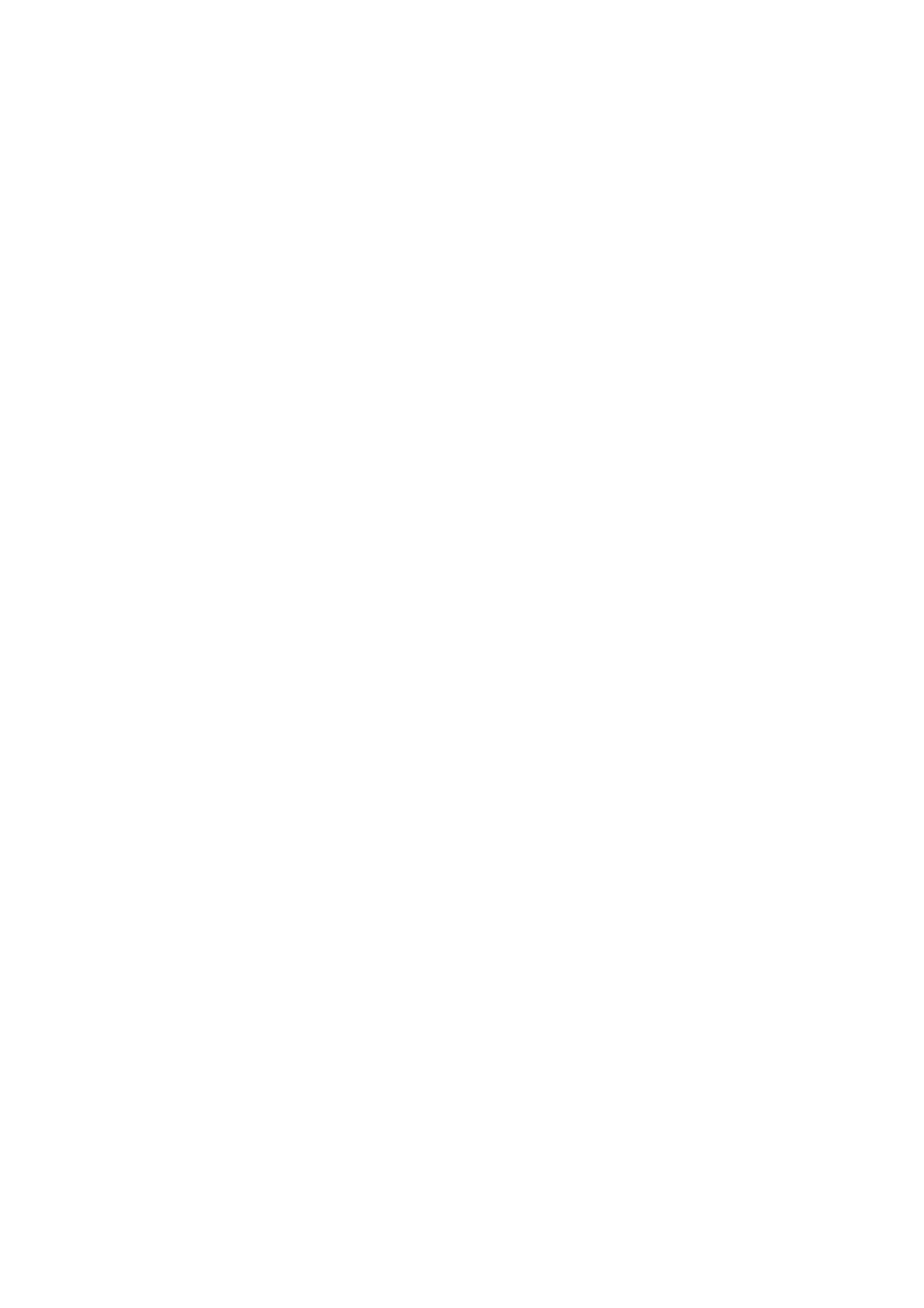## 1 INTRODUCTION

Mobile phone usage is regarded as one of the economic success stories in Africa. According to a report of the International Telecommunications Union (ITU), the mobile industry invested US\$ 35 billion between 2000 and 2011, providing more than 67 percent, or 500 million people in Sub-Saharan Africa with mobile coverage (International Telecommunication Union [ITU], 2011, p. 65). According to ITU statistics, growth rates in mobile cellular subscriptions per 100 inhabitants (2005-2010) were on average about 44 percent p.a. across 47 Sub-Saharan African countries, excluding Guinea and South Sudan. However, growth rates might cool off noticeably in the near future. The reason could be a new measure introduced in more than half of Sub-Saharan countries: the mandatory registration of users of mobile phones with personal details for prepaid SIM cards. Such registration had not been conducted in the past, but is now required by many governments in response to rising crime and fraud schemes involving mobile phones. The main justification for the measure is to combat crime, to prevent fraud and to support Anti-Money Laundering and the Combating of the Financing of Terrorism (AML/CFT) measures.

Registration policies were Örst introduced in 2006 in both Senegal and Mauritius. In 2008 Botswana, Burkina Faso, Democratic Republic of the Congo and Sudan followed suit and implemented similar policies. After these early adopters, a wave of more than 20 countries followed in 2009 and 2010. The initiative is lead in the East African Community by the Assembly of Telecommunications Operators at the East African Communications Organisation (EACO), an intergovernmental body of telecom regulators, telecom and postal operators. It is reported in the African media that this required registration might negatively affect mobile subscriber growth rates.<sup>1</sup> For example, registration could lead to the disconnection of millions of SIM cards, as Africans struggle to assemble the required formal identity documentation. Moreover, there could be also a negative impact on the operators' revenues as mandatory registration leads to an immediate drop in the number of active SIM cards after the registration deadline passes. The measure may also influence telecom operators' competition by increasing switching costs. For consumers, the services will become personalized in future, because they are no longer anonymous. Gow and Parisi  $(2008, p. 65-66)$  note that it is, in general, difficult to achieve total anonymity in mobile telephony, therefore the term anonymity is used herein to represent 'non-registration, i.e. the absence of specific personal identity information. Registration will also alter the types

 ${}^{1}\text{African}$ ews.com (2010).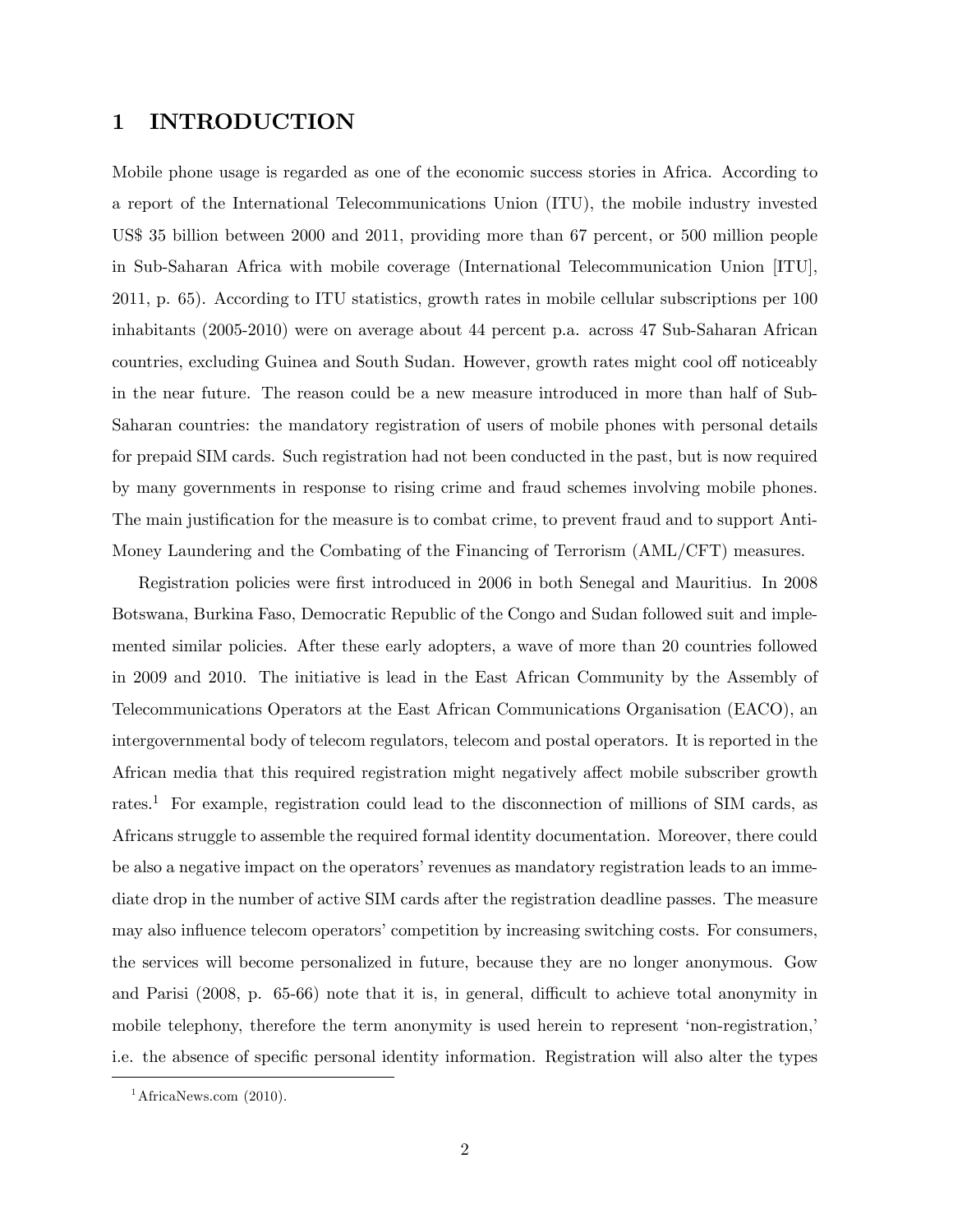of crime encountered in the markets with a predictable increase in identity-related crimes. In order to estimate the impact of mandatory registration on mobile penetration growth, a fixed effects model is estimated controlling for GDP growth and governance variables as well as market saturation. The model is estimated using a panel dataset of 32 African countries for the years 2000 to 2010. The hypothesis tested is that mandatory registration negatively impacts on mobile phone penetration growth. The evidence should be regarded as preliminary considering that policy changes were only introduced starting in 2006. There is little known about the impact of mandatory registration of prepaid SIM card users in Africa, and the sheer size of the markets merit investigation. This article, therefore, fills a void at the intersection of different literature strands. There is a vast literature on mobile phone diffusion in Africa such as Aker and Mbiti (2010), ITU (2011) and Minges (1999), to name but a few. Moreover, there is some analytical work on customer loyalty, switching costs and churn in post-paid mobile telephony services in industrialized countries (Chuang, 2011; Maicas, Polo & Sese, 2009). However, the author is not aware of academic studies estimating the impact of mandatory user registration in Europe on prepaid services. Moreover, in Africa the prepaid market segment is much larger than in Europe–such that one would expect more pronounced effects in Africa. There is a small, yet growing, technical literature on churn prediction in prepaid telephony services (Dasgupta, Singh & Viswanathan, 2008; Owczarczuk, 2010). However there appear to be no studies on mandatory registration and its impact on competition among telecom operators.

This paper is not intended to be a full-scale cost-benefit analysis of mandatory registration, because registration was only relatively recently introduced. The benefits of such measures are typically stressed by governments to improve the detection of crime and fraud in law enforcement. At this stage, there is no convincing empirical evidence that mandatory registration in fact systematically lowers crime rates. Another benefit stressed is that registration could improve the migration of prepaid customers to mobile Önancial services for which customers have to be identified. On the other hand, there are drawbacks associated with this policy. In the past, anonymous prepaid services induced little loyalty to a specific network because it was easy to switch to another operator's network. Mandatory registration, however, could increase a customerís switching costs, because a customer has to register with each operator. Less switching impacts consumer privacy, as the personal profile with the selected operator becomes more detailed and complete. Increased switching costs cushions competition and reduce price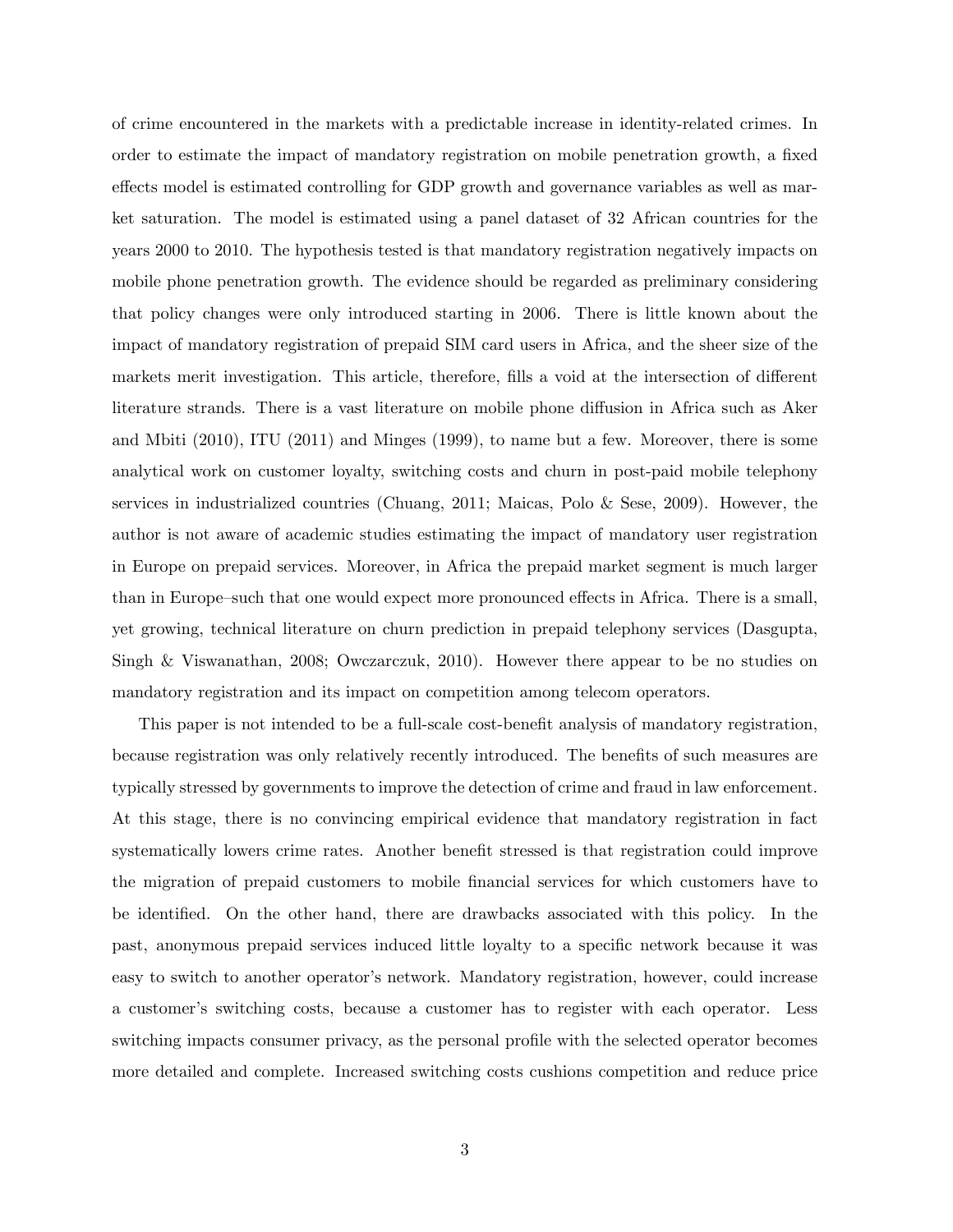discipline if consumers do not foresee that they will be potentially locked-in once they registered. In an experimental study conducted for the European Network and Information Security Agency, Jentzsch, Preibusch and Harasser (forthcoming), it is found that there is little switching between two firms after consumers filled out an online form with their personal details with one of the firms. In addition to these effects, customer registration could give rise to huge amounts of personal data collected in Africa, i.e. the real-time location of users who are now identified.

## 2 The Rising Trend of Customer Registration

Registration of users of prepaid mobile telephony is conducted in some OECD countries, but not all. The Center for Policy, Research on Science and Technology Registration (Center for Policy Research on Science and Technology [CPRST], 2006) surveyed such policies in the OECD in 2006. It reports that, at the time of the survey, 16 of 25 responding nations did not have mandatory registration policies in place including Austria, Canada, Denmark and the United Kingdom. Other countries introduced registration relatively recently: One example is Greece, which introduced the policy in late  $2009<sup>2</sup>$ . There are no international comparisons related to African countries, despite the success of mobile telephony there. The lack of systematic data on Africa could be a reason why the trend of mandatory registration has received little attention in the literature and in international discussions about mobile banking.<sup>3</sup> In the following, the rationale of mandatory registration is discussed and evidence on its spread across Africa is presented. An overview of introduced registration measures in Africa is presented in Table (1), which also contains information on the country sample used herein.

#### 2.1 The Procedure and Rationale of Mandatory Identification

The ITU states that there is neither official policy recommendation nor any other guideline on the obligation to conduct mandatory registration of prepaid SIM card users.<sup>4</sup> In May 2010, the East African Communications Organization (East African Communications Organization

<sup>&</sup>lt;sup>2</sup>It is reported in the media that the main operators in the country have seen declines in their customer base (Wood, 2010). In Greece, the economic downturn is also contributing to a decline in consumer spending.

<sup>3</sup>For example, in Chatain, Zerzan, Noor, Dannaoui, and de Koker (2011) the trend is mentioned on p. 49 and again in footnote 32, p. 60, but nothing is said about its extent. Most surprisingly, this also holds for ITU (2011).

<sup>4</sup>Personal communication with the author (August 4, 2011).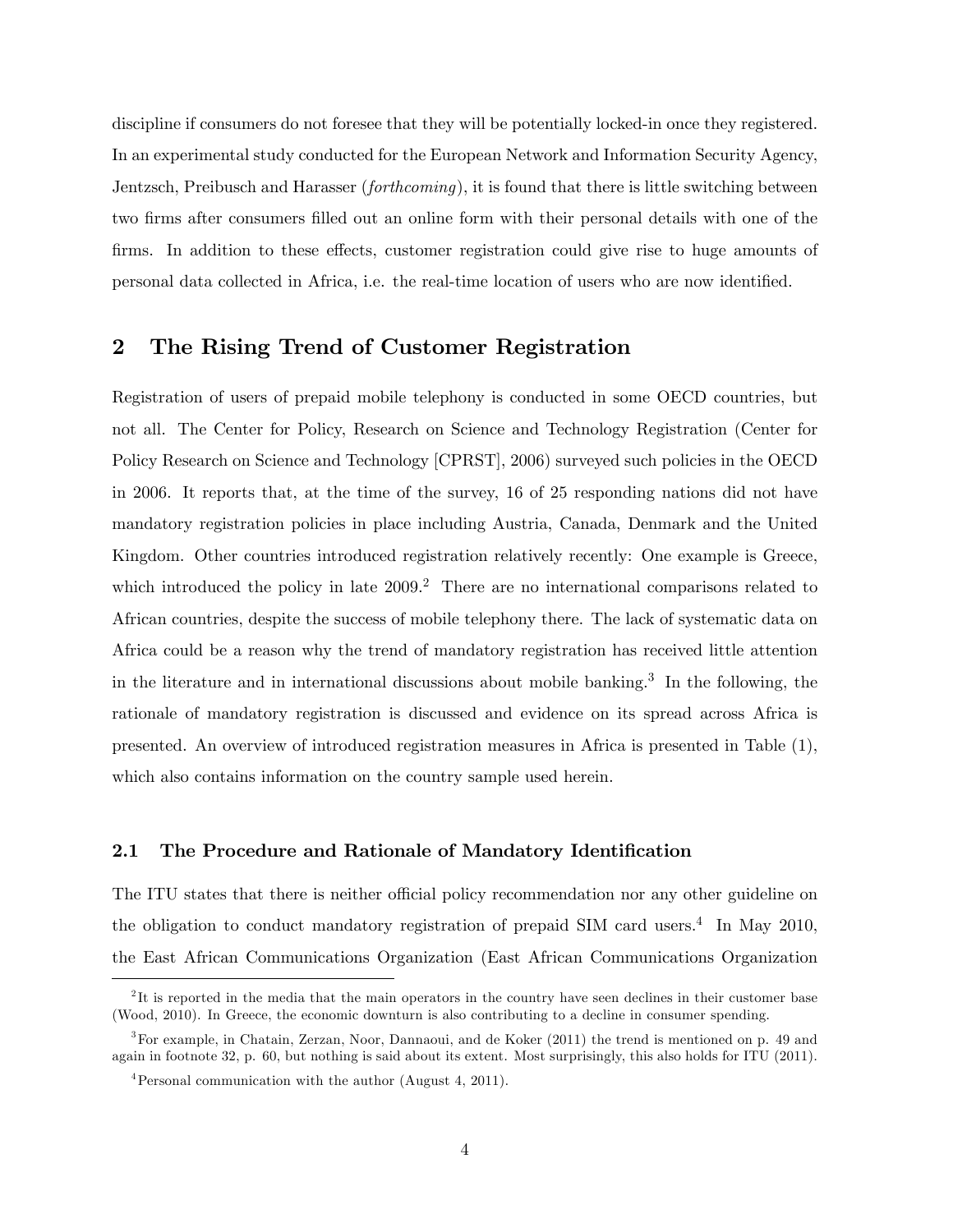[EACO], 2010, p. 17) acknowledged a report from the Assembly of Telecommunication Operators proposing a subscriber registration deadline of June 2012. This assembly is the body of the telecom operators located at the EACO, an intergovernmental body of telecom regulators as well as telecom and postal operators in East Africa. EACO is in charge of promoting and harmonizing the development of telecommunications and postal services across the East African Community. While some countries apply laws and regulations, there are others where telecom operators do registration voluntarily (Kenya) or based upon a recommendation of the regulatory body (Burundi). But this kind of information is only available for a few countries. From a user's perspective it does not matter whether the operator does it ëvoluntarilyíor not, what matters is that he/she must register in order to use the service. Therefore, all registration measures are labeled herein as 'mandatory registration,' because access to the service is conditioned on identification. Governments have put forth that mandatory registration is necessary for more effective detection and prosecution of crime. As Gow and Parisi (2008) explain, the central assumption is that customer data retained in a database by the operator is accessible to law enforcement agencies. However, these authors conclude that there are significant problems with the claim that mandatory registration of prepaid phone service is an effective course of action. There are essentially no robust empirical studies that show that such measures make a difference in terms of crime detection as criminals have a number of ways of circumventing the rules.

Mandatory registration is a procedure whereby individuals need to go through a process of registering a prepaid SIM card for their mobile phone in their name. The process resembles Know-Your-Customer (KYC) procedures, which are conducted by traditional targets of money laundering such as banks, insurance companies or casinos. KYC procedures are part of international AML/CFT framework set by the Financial Action Task Force (FATF). In fact some commentators have complained that, "In some instances the requirement to become a prepaid GSM customer is more rigorous than that to open a bank account in the same market!" (Scanlon, 2010, p. 43). In other cases, these procedures might be so lax that it defeats their very purpose. Whether a registration procedure is effective depends on how strict the measure is enforced and whether identification is based on proper due diligence of the employees of telecom operators.

According to KYC procedures there needs to be formal documentation and verification of the identity of the customer, i.e. customers need to provide personal details such as name,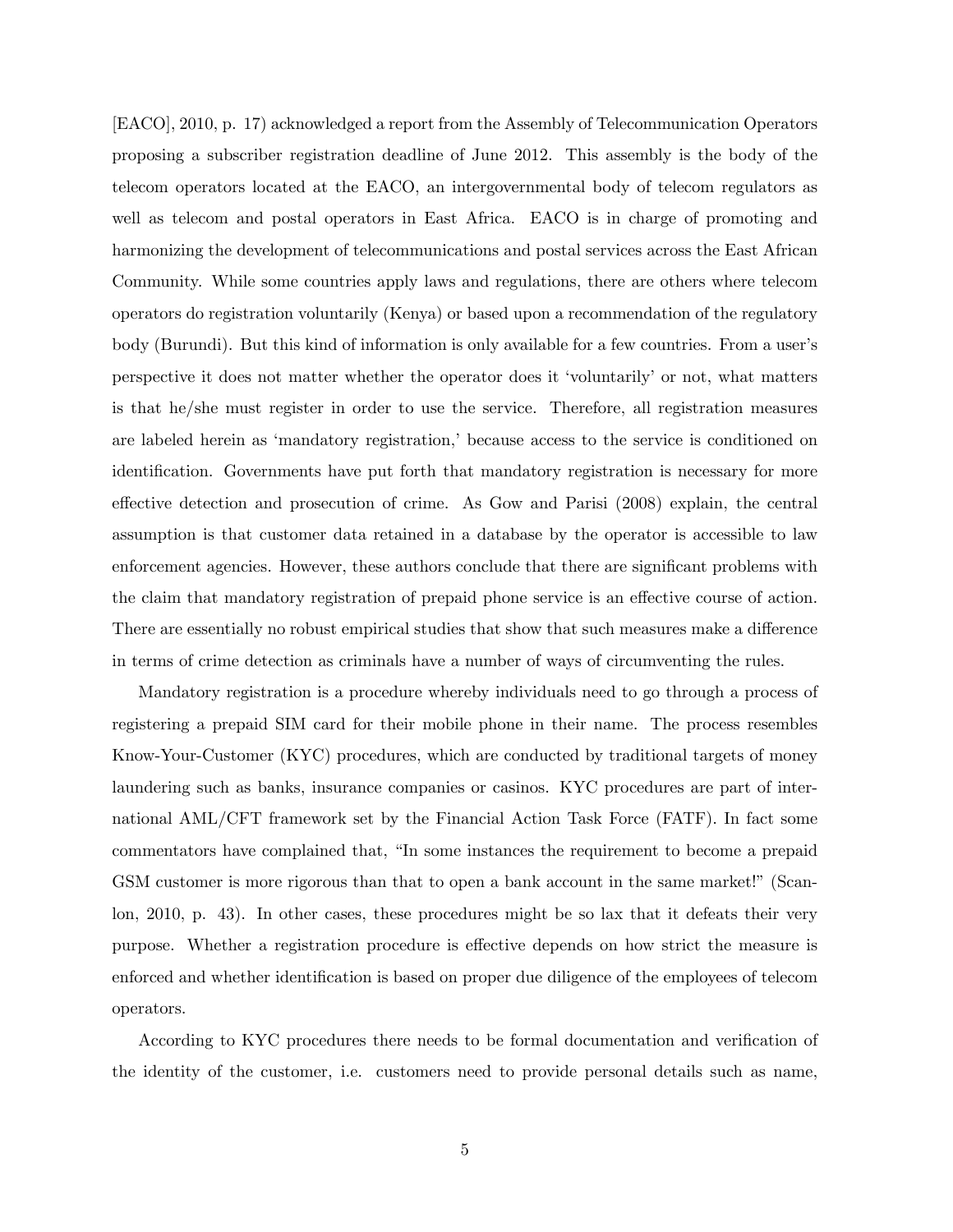physical address and contact details before an institution enters into a business relationship with the customer. Where possible, the identity of the individual needs to be verified based upon government-issued identity cards or comparable documents. Where individuals cannot provide proof of physical address, for example, when they live in informal settlements, other measures may apply. In the following, South Africa, Nigeria, and Democratic Republic of the Congo (DRC) serve as examples.

#### 2.2 Registration Procedures in Three African Countries

In South Africa, mandatory registration of prepaid cards became effective 1 July 2009 with the Regulation of Interception of Communications and Provision of Communication (RICA). An original deadline by the end of 2010 was postponed to mid-2011. The process sparked a discussion in the country and in fact led to the creation of a new word, a verb, because users were asked by their telecom operators to "RICA their SIM cards." Users must provide their name and surname, and bring proof of identity in the form of an identity document or passport, as well as a proof of a physical address in the form of either a bank statement or utility bill. Persons living in informal settlements may bring a letter/affidavit from a school, church or nearby retail store. The registration has to be done face-to-face with RICA-agents. The Department of Communications reported more than 37 million users or about 95 percent of mobile phone users, had registered by June 2011.<sup>5</sup>

In Nigeria, the Nigerian Communication Commission (NCC) embarked on a mission to have all mobile phone subscribers in the country registered by the end of 2011. The NCC explains on its website that the rationale for the measure is an increase in security and better statistical analysis of phone usage as well as to "enable operators to have a predictable profile about the users in their networks.<sup> $6$ </sup> According to the draft 'regulations for the registration of telephone subscriber' of 2011, telecom operators must capture biometric and other personal data of subscribers. Biometric data refers to fingerprints and picture and personal information to name, gender, date of birth as well as residential address and nationality. Non-compliance by the operators is punishable with Önes. By February 2011, the NCC reported that 11 million SIM cards

<sup>&</sup>lt;sup>5</sup>Sources are for numbers are the following reports: For South Africa it is NetNews Publisher (2011); for Nigeria it is Balancing Act (2011).

<sup>6</sup> See website of the NCC: http://www.ncc.gov.ng/sim-registration/about-simreg.html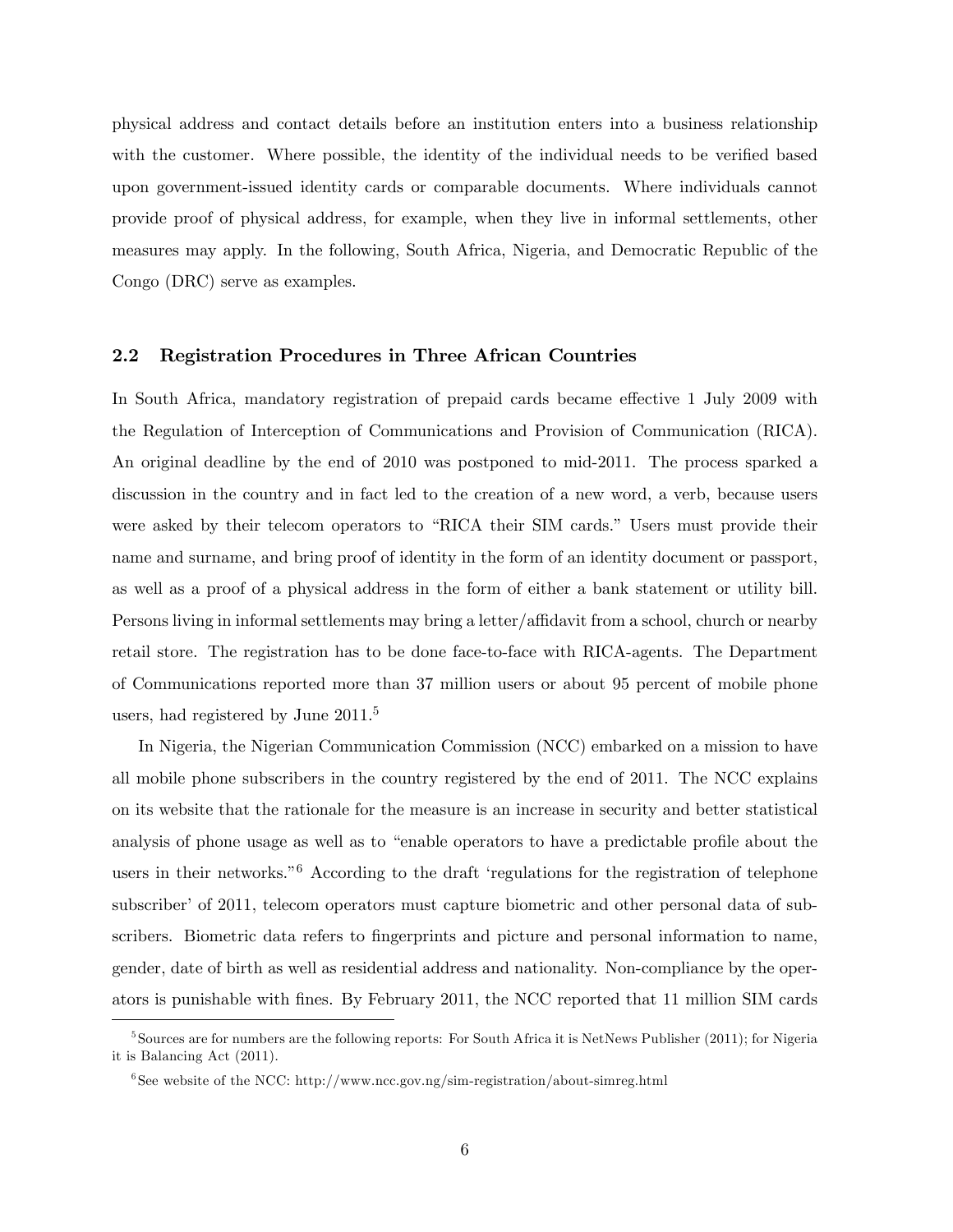were registered, and the procedure was supposed to be completed by 28 September 2011. By November 2011, newspaper reports in Nigeria cited the NCC's Vice-Chairman Eugene Juwah with the statement that 93 million mobile lines had been registered (Telegeography 2011).

In the DRC, the regulations on registration measures hold in Article 5 that nationals need to be identified with an identity card or equivalent document (passport, driver's license, electoral card or student card).<sup>7</sup> Moreover, in a related regulation, it is stated that individuals must provide their name, physical address, nationality, as well as their date and place of birth. This information, recorded on a form, must be signed and dated by the subscriber, who is legally held liable in case of false declarations (Article  $4 b$  of the modification of the aforementioned regulations).<sup>8</sup> Moreover, it is forbidden to identify persons only by means of telephone, SMS, or electronic courier (Article 2). In case of name changes, updating is legally required. While there is only a limited overview of different regulations at this stage, the Congolese seem to be more rigorous and specific in the required procedures and the consequences of non-compliance when compared to those in other countries. Yet, the DRC is more politically instable than many of the countries sampled herein. There is no information available on whether the regulators rigorously enforce the registration procedures. This is discussed in greater detail in the section on data caveats.

## 3 Impact of User Registration

One of the most important questions is whether the identification procedures required by mandatory registration affects the distribution and growth rates of mobile telephony in Africa countries. The panel dataset presented herein facilitates a better  $-\text{although preliminary} - \text{understanding}$ of the interactions.

#### 3.1 Aggregate Statistics

Of the  $48$  countries in Sub-Saharan Africa displayed in Table  $(1)$  in the Appendix, confirmed information about existence or non-existence of registrations could be found for 32 countries.

 $^{7}\rm{Arr}$ êté interministériel n° 25/CAB/MINETAT/ INTERDESEC/010/2008 et n°003 CAB/MIN/PTT/2008 du 08 mars fixant les conditions de souscription à l'abonnement téléphonique en République Démocratique du Congo.

 $^8\rm Arr\^et{\'e}$  interministériel n°  $068/CAB/MIN/INTERSEC/2009, n<sup>°</sup>$  $212/CAB/MIN/J/2009$ , n<sup>o</sup>  $CAB/MIN/PTT/011/2009$  du 21 décembre 2009 modifiant et complétant l'Arrêté interministériel n°  $25/\mathrm{CAB/MINETAT/INTERDESEC/010/2008}$  et n° 003/CAB/ MIN/PTT/2008 du 08 mars 2008 fixant les conditions de souscription à l'abonnement téléphonique en République Démocratique du Congo.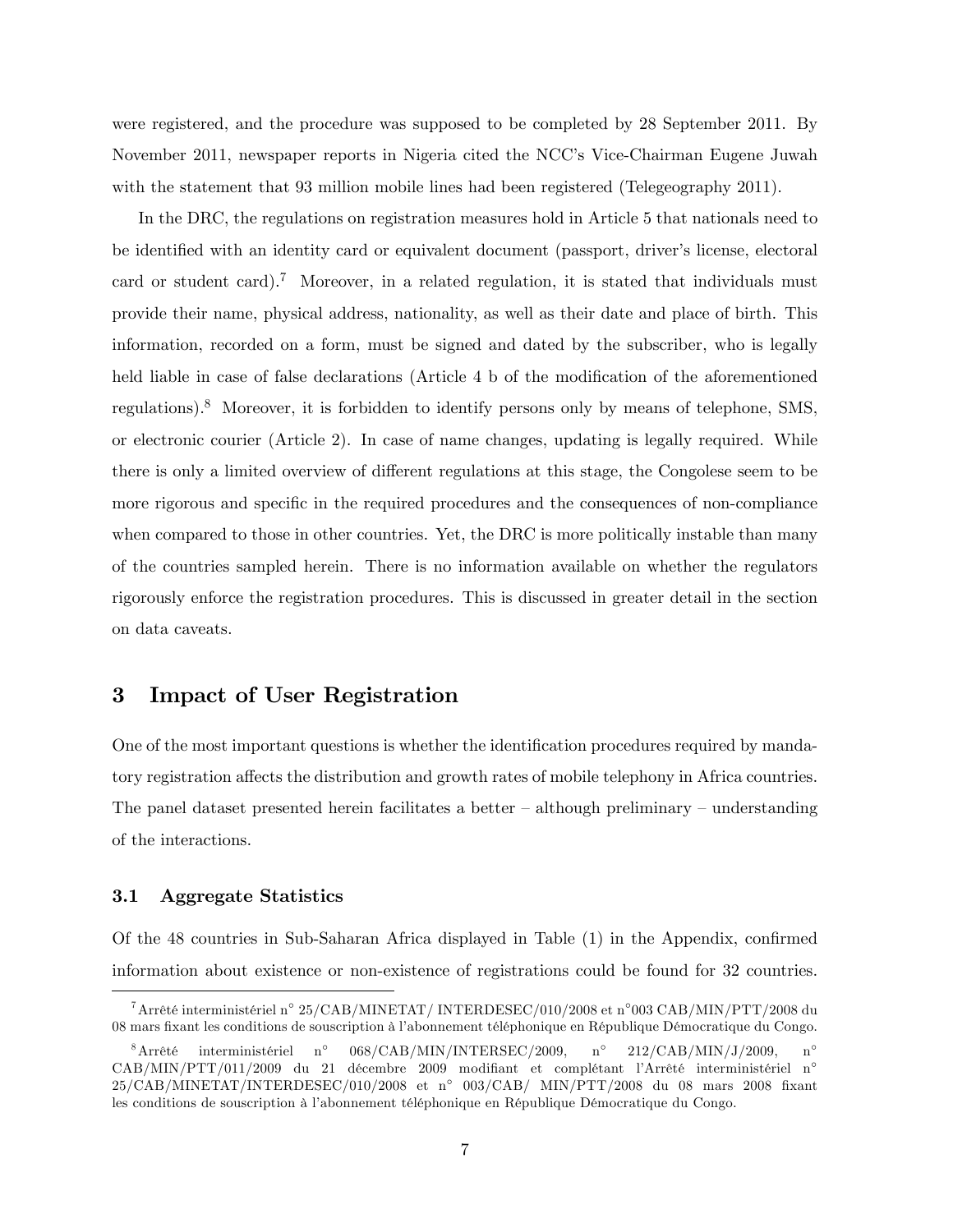Information for the other 16 countries was sought as well, but no indication of such a policy was found. This allows two conclusions: (a) either there is no such policy in the other countries, where the dummy can be set to zero for the years 2000 to 2010; or (b) there could be measures, but there is no publicly available information. The models are estimated based upon the assumption (b), i.e. the confirmed sample. Of the 32 confirmed countries, 29 introduced mandatory registration during the period under observation. In Table (2), the succession of these countries is displayed, showing a surge of reformers in 2009 and 2011.

INSERT Table 2 here.

In Fig.1, the percentage of prepaid subscribers in total mobile cellular subscriptions is plotted against GDP per capita (in Purchasing Power Parity in USD) for 2008. It is important to note that prepaid mobile phone subscriptions are active SIM cards and not the number of natural persons subscribing  $\sim$  such caveats of the data are discussed in greater detail below.



Figure 1: Share of Prepaid Subscriptions against GDP per capita (2008)

Source: ITU and CIA World Fact Book. All variables and sources are included in Table 1 in the Appendix. The Seychelles were dropped for this Figure.

The cluster of countries in the upper left corner shows that the majority of countries with low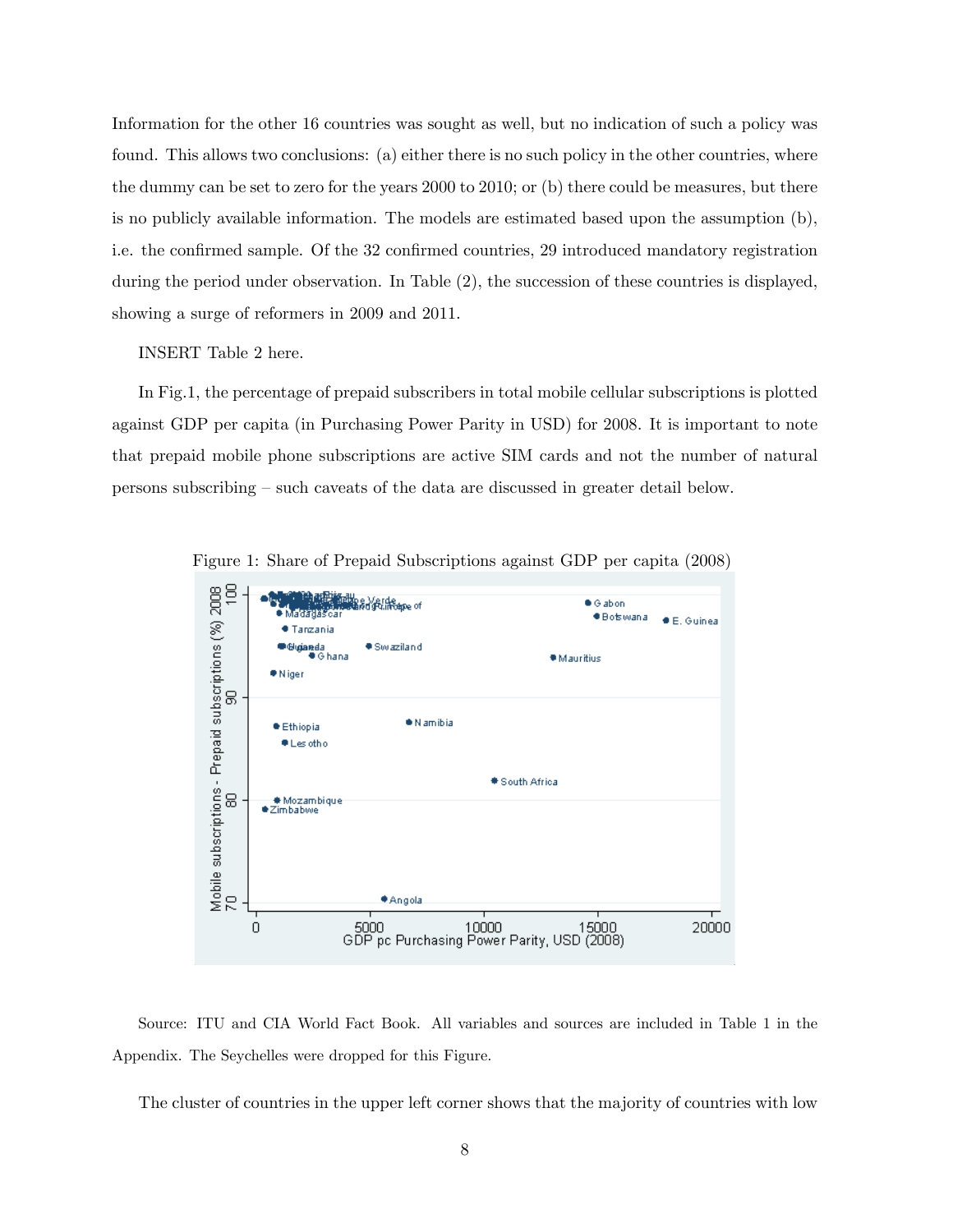GDP per capita have high shares of prepaid subscriptions out of total mobile phone subscriptions. The ITU (2011, p. 22) notes that the

ìintroduction of prepaid billing in 1996 brought mobile to the masses. There are millions of people around the world who would not qualify for a post-paid mobile plan, let alone be able to afford the required monthly payments. The majority of subscriptions in developing countries are prepaid, and in Least Developed Countries, where income levels are particularly low, 94 per cent of subscriptions were prepaid at the end of 2009.<sup>n</sup>

Another reason for the success is the reduced paperwork that came with prepaid SIM cards, as, at the time, no registration was necessary for these cards. Before we proceed some notes on data caveats are indicated. As noted by other authors, these data come with caveats. ITU figures map mobile subscriptions and therefore potentially overestimate the number of mobile phone users in African countries, because individuals might hold several SIM cards (Aker & Mbiti, 2010, p. 210). Regarding such ownership, Research ICT Africa (2008), a household survey conducted in different African countries, reports that  $36.3$  percent of adults  $(16 \text{ years}+)$  hold more than one SIM card in Benin, 25.8 percent in Kenya, and only 2.9 percent in Mozambique.<sup>9</sup> These datasets are unfortunately not available across the panel used for the estimations presented in this article. It must be noted that measurement error in the dependent variable can cause attenuation bias, which makes it more difficult to detect an effect. While ITU data has severe limitations, it is the only dataset available for the time period under analysis. Follow-up research would need to use household-level data. The problem is that surveys, such as FinScope or Research ICT Africa, do not ask respondents whether or not they registered their SIM cards with telecom operators.

Unfortunately, there is no information available on whether the regulators in the different countries rigorously enforce the registration procedures. Regulatory quality must, therefore, be approximated with another variable, Regq\_est, in the estimations, which is discussed in section 3.3. Therefore the level of generality existing in the data collection presented herein is whether mandatory registration exists or not. Further information collection would entail interviewing telecom operators and regulators to produce primary data on the level of enforcement quality.

The regulators typically set tight deadlines for registration. This means that within a specific period, all existing users must register their SIM cards and that all new customers must also

<sup>&</sup>lt;sup>9</sup>These are results from a household survey on ICT access and usage conducted in 12 African countries at the end of 2007/beginning of 2008.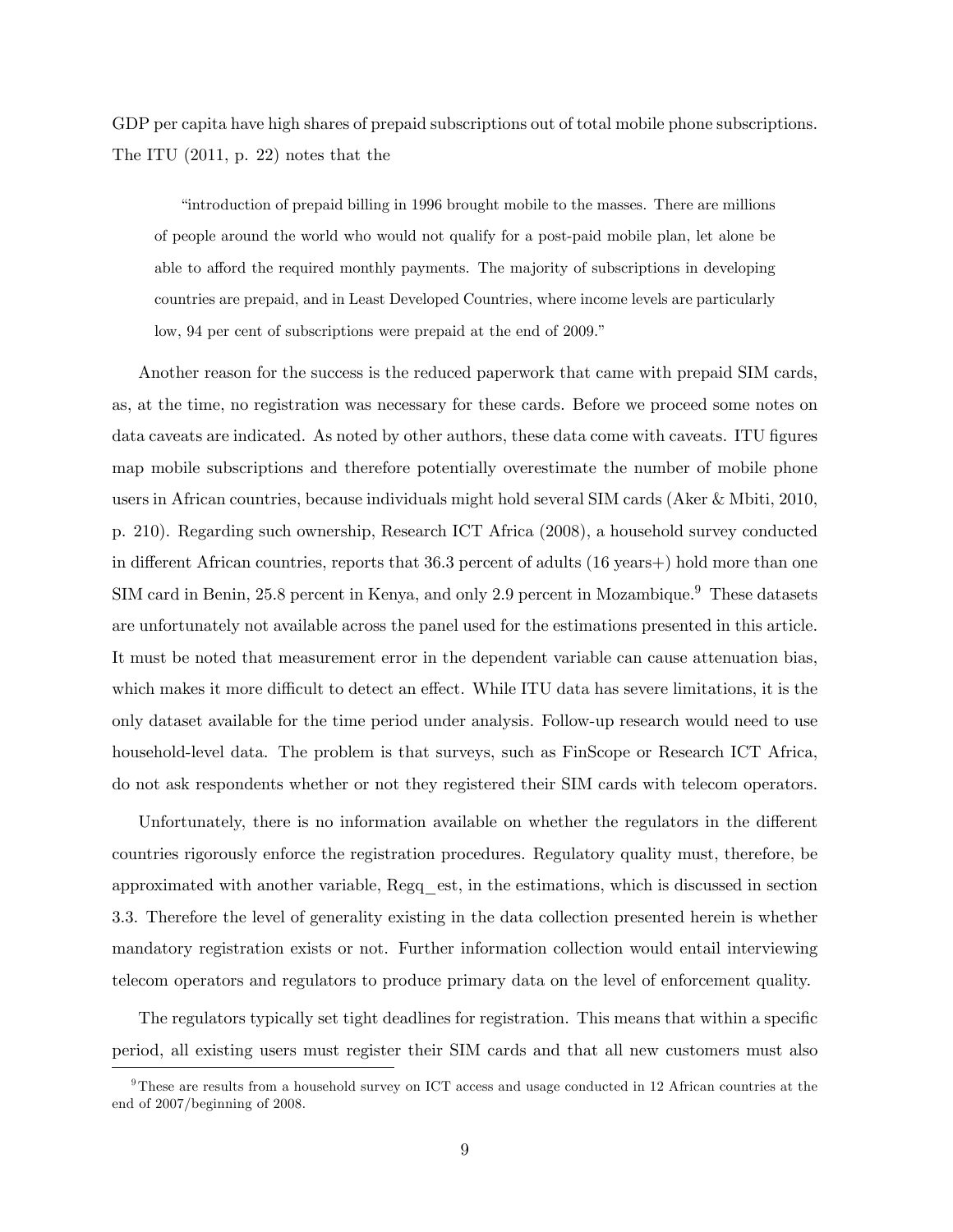be identified. Once the deadline passes, active unregistered SIM cards are deactivated. This means regulatory measures are effective after the deadline expires. Once the deadline passes, the number of active SIM cards should be affected. It is reported across many African countries that millions of active SIM cards were deactivated (Musarurwa, 2011). As mentioned, there is no comparable information on whether the regulations are rigorously enforced by regulators in different countries. This can only the approximated by other variables and is, in fact, a future research question.

#### 3.2 Implications for Mobile Subscription Growth

Demand for fixed line or mobile services and economic growth are invariably linked in developing countries (Garbacz & Thompson, 2007). But as several of African countries have experienced rather high growth rates in the past, cooling off might be simply be due to market saturation. In the regressions presented below, both market saturation and governance indicators are controlled for. There should be two immediate effects with the establishment of mandatory registration: (1) a decline in the levels of mobile cellular subscriptions due to disconnections after the deadline; and (2) a decline in the growth rates of penetration, i.e. the year-to-year changes in levels of mobile cellular subscriptions due to the increasing access costs. In 2011, a decline in cellular subscriptions was reported in Côte d'Ivoire, Gabon, South Africa, and Zimbabwe.<sup>10</sup> SIM card disconnections have taken place in Cameroon, Republic of the Congo, Ghana, and Kenya. In Zimbabwe the three network operators disconnected a combined 2.4 million prepaid subscriptions, according to the telecom regulator, such that the total number of mobile subscriptions declined from around 8.4 to 6 million. Disconnections are expected to start in Nigeria starting in 2012.

 $10$ See Balancing Act (2011). The article suggests that for Vodafone and MTN in South Africa there were decreases in the number of active SIM cards, but revenue was not affected to the same extent as many of the cards were zero-ARPU SIM cards. ARPU is the average revenue per user.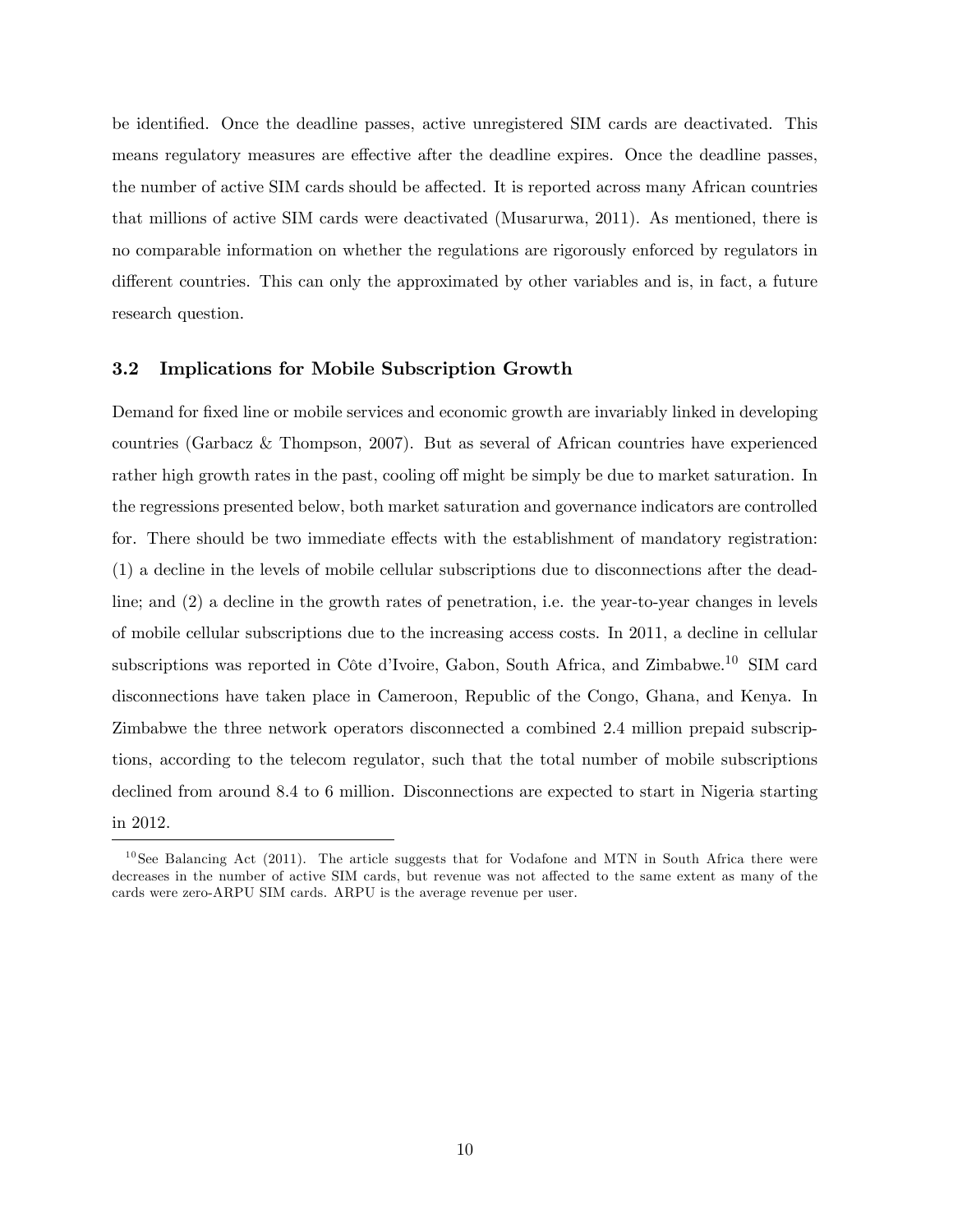#### 3.3 The Model

This section focuses on the growth in mobile subscriptions per 100 inhabitants. For ease of interpretation, year-to-year changes in mobile penetration are used as dependent variable. A Fisher-type unit-root test (based upon Phillips-Perron tests) shows that the series "total active" mobile subscriptions per 100 inhabitants" is non-stationary, i.e. integrated at the order of one in levels. However, it is stationary in first differences  $-$  a conclusion drawn by other authors as well (see Lam  $\&$  Shiu, 2010). First-differencing this variable helps to avoid problems associated with using levels as dependent variable. Here, estimation results for a baseline model with country and year fixed effects (FE model) are presented in order to control for unobserved heterogeneity. Moreover, additional variables that also change over time are introduced to control for potential influencing factors. The estimation results are based on the sample of 32 countries for which information could be confirmed. In fact, estimating the models on the larger sample of  $48$ countries, with the unconfirmed countries set to zero does not change the results.

All variables and sources are described in detail in Table (3) in the Appendix. Equation (1) presents the model, where  $y_{it}$  is the dependent variable, i.e. the series of yearly changes in mobile penetration, the individual country is denoted by  $i$  and the time is denoted by  $t$  in (1):

$$
y_{it} = \alpha_i + X_{it}\beta_1 + Z_i\beta_2 + D_{it}\beta_3 + \beta_4 T_t + \varepsilon_{it}; i \in \{1, 2, ..., N\}, t \in \{1, 2, ..., T_i\}
$$
 (1)

Moreover,  $\alpha_i(i = 1 \ldots n)$  denotes the entity-specific intercepts,  $X_{it}$  is a vector of time-varying co-variates (regulatory quality, political stability, GDP growth, market saturation as well as market liberalization);  $Z_i$  is a vector of time-invariant covariates (dummies denoting countries);  $T_t$  introduces dummies for the years and  $\varepsilon_{it}$  is the idiosyncratic error term.  $D_{it}$  is the dummy variable of interest and a proxy for the 'effect-taking' of the deadline of registration. This is a time-varying dummy, which is 0 before the deadline, 0 during the calendar year in which the deadline becomes legally binding and 1 in the following calendar year. There are two reasons behind this approximation:

(1) In the majority of countries, the registration deadline lies in the second half of the year, often in December, such that the binding character becomes effective only with the start of the next year. In some countries, deadlines were postponed from the middle of the year to its end, such that there was a delay in their binding character;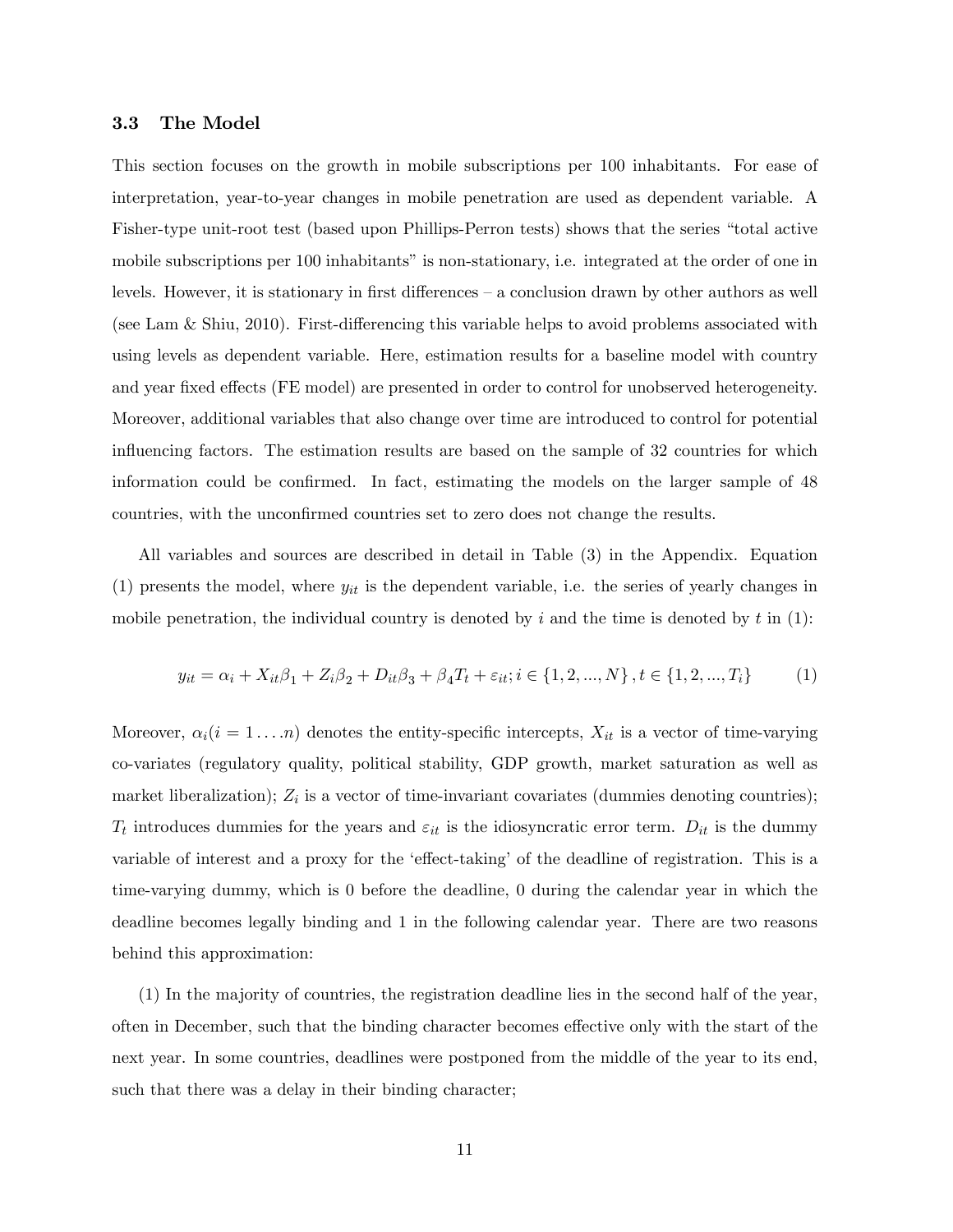$(2)$  The second reason is that there are no quarterly data. Therefore, effects should only show up in the data following the year, where registration became effective.

The hypothesis on the dummy's coefficient estimate is that once the deadline becomes effective, it negatively impacts in year-to-year growth in mobile penetration. The model is estimated with binary dummies for  $n-1$  countries and  $t-1$  years. The inclusion of yearly dummies was indicated by a Wald test.

In the Appendix, Table  $(4)$  presents the summary statistics and the correlation coefficients of the variables are displayed in Table (5). In order to control for different influencing factors, a number of independent variables were introduced, such as GDP growth, and governance indicators such as regulatory quality, political stability, as well as liberalization of the telecom market and the levels of mobile penetration as a proxy for market saturation. The results are presented in Table (6) of the Appendix. For all models, it holds that  $Prob > F = 0.0000$ , which is the F-test suggesting that all coefficients are different from zero.

The baseline model (Model 1) is parsimonious, because it only includes three independents: GDP growth, market saturation and the dummy for mandatory registration. Models 2–4 include the additional controls. The coefficient estimate on the dummy for mandatory registration is significantly different from zero at the 5%-level and suggests a negative relationship. Consider Model 4: as mandatory registration becomes effective, the dummy increases by one unit, which in turn reduces year-to-year changes in mobile penetration by  $\approx 4.6$  mobile subscriptions per 100 inhabitants. This result is robust across different model specifications (i.e. across models 2-4) as well as for different samples, as stated above. Introducing additional controls such as telecom liberalization, regulatory quality or political stability does not change the result. If we control for these variables, GDP growth turns out not to be significant.<sup>11</sup> The other variable that provides a positive contribution to growth rates is the level of mobile subscriptions per 100 inhabitants, which is a proxy for market saturation. Its positive contribution might be due to network externalities and greater coverage in more developed telecom markets.

<sup>&</sup>lt;sup>11</sup>The literature is divided on how GDP growth is associated with penetration. Studies show that GDP per capita is associated with mobile penetration (Banerjee & Ros, 2004; Waverman, Meschi & Fuss, 2005). In Banerjee and Ros (2004) a negative correlation of GDP per capita and tele-density is found by applying panel data regression for the years 1996 to 2000. This finding confirms that the fastest growth in cellular density occurred in countries with the lowest per capita GDP.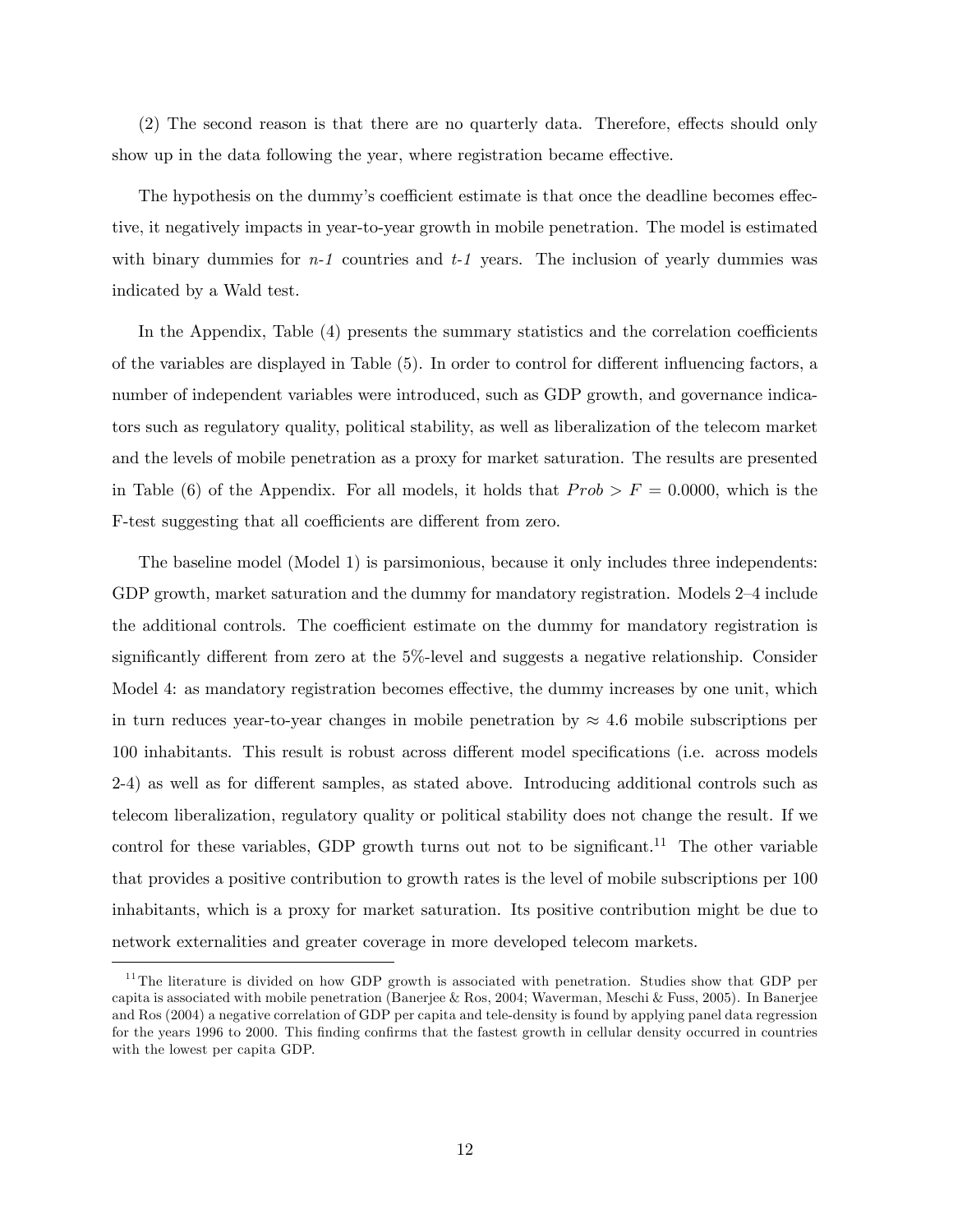#### 3.4 Robustness and Diagnostics

FE regression models are recommended where the changes in variables over time are of interest, and where a control for unobserved heterogeneity is indicated. FE uses the relationship between the variables within a country, where FE removes the effect of time-invariant factors from the dependent variables in order to obtain their net effect. In order to decide between FE and Random Effects model, a Hausman test was conducted. The reported diagnostic results refer to the full model (Model 4 in Table  $(6)$ . The inclusion of time effects was decided based upon a Wald test with the null hypothesis  $(H_0)$  that no time fixed effects are needed. The test was significant at the 5%-significance level, leading to the rejection of  $H_0$ .

Potential cross-sectional dependence was analyzed by using the Pesaran CD test, which tests whether residuals are correlated across countries. The test was not statistically significant, therefore  $H_0$  ('no cross-sectional dependence') could not be rejected. However, a modified Wald test for groupwise heteroskedasticity in the FE model led to the rejection of  $H_0$  ('homoskedasticity'), indicating that a robust option should be used to estimate the model.<sup>12</sup>

Multicollinearity was investigated using Variance Inflation Factors (VIFs), as well collinearity diagnostics in Stata, on the variables used for estimation. The decision rule for  $VIFs$  was  $VIFs > 10$  and for the collinearity diagnostics a Condition Number of 15. The statistics did not indicate a severe multicollinearity problem. Moreover, when multicollinearity is a problem coefficient estimates tend to be instable if another sample is used. To check for their stability, the model was re-estimated on the full sample and on two different sub-samples, randomly drawn from the confirmed sample. It was also re-estimated on a shorter time-period for the years 2008 to 2010. In essence, the results remain robust.<sup>13</sup>

Potential omitted variable bias was accounted for by introducing more variables in the model. There cannot be the omission of time-invariant characteristics as the FE estimation method controls for them. The conclusion drawn here is still preliminary considered the short time frame of observation, but the results suggest that introducing mandatory registration (approximated the deadline dummy) negatively affects year-to-year growth in the levels of mobile subscriptions per 100 inhabitants. This confirms the intuition and should become more pronounced in future,

 $^{12}$ In fact, it is not indicated to use the robust and cluster option together in the Stata FE estimation, therefore the author chose clustered robust errors.

 $13$ These tests as well as the other diagnostic tests are available from the author upon request.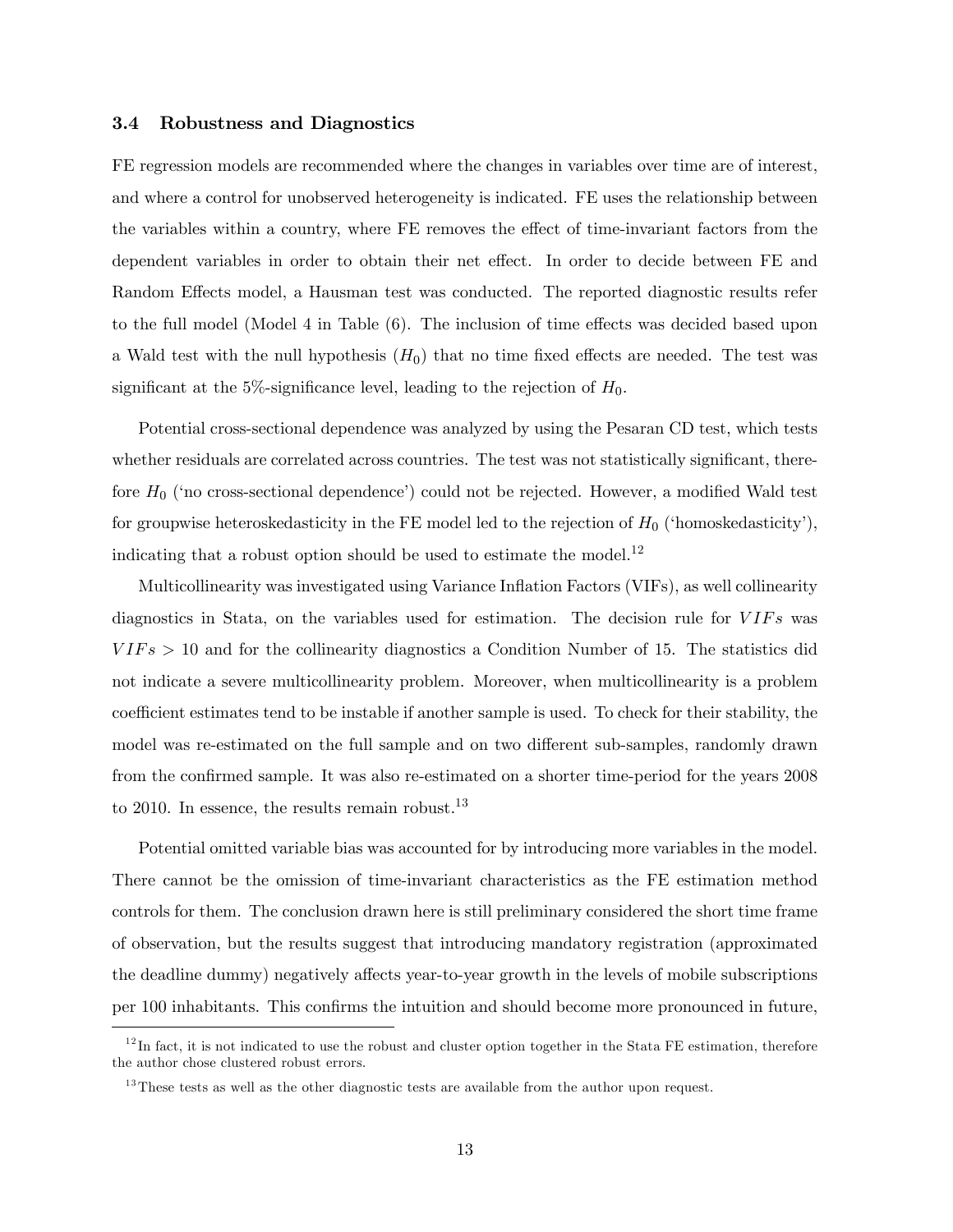as more data becomes available. In the following, some complementary insights on registration and competition are presented.

#### 3.5 Implications of Registration for Competition

Over the past years, the structure of telecom markets in Sub-Saharan Africa has changed tremendously. In Aker and Mbiti (2010, p. 228) market structure analysis based upon Groupe SpÈciale Mobile Association (GSMA) data for the years 1995-2009 shows a large decline in monopolies and an increase in the number of fully liberalized markets. By 2010, African telecom markets were characterized as highly competitive, especially in the prepaid segment (Scanlon, 2010). Customer identification procedures could potentially affect competition intensity, the reasons being targeting efforts and incentives to lock customers in, probably through loyalty programs. Low loyalty intensifies price competition due to high rates of switching. Personal registration for SIM cards bears upfront sunk costs for individuals. It has been noted that switching costs increase competition during the first period (Klemperer, 1995; National Economic Research Associates [NERA], 2003). If customers are sophisticated they will anticipate lock-in in the second period. If they foresee such lock-in, rival operators must offer them greater incentives to join their network during the first period, which intensifies competition, before the lock-in takes place. Customers are in fact often *not* sophisticated enough to anticipate such effects, because this would require prepaid SIM card users to know about switching costs and future targeting efforts by operators (for a discussion on short-sighted decisions, see also Loewenstein (2000). Apart from the time-costs and effort to show-up in person for registration, individuals might have psychological costs related to the disclosure of personal data to a company. In fact, these concerns are now reported in Africa.<sup>14</sup> This would potentially introduce additional switching obstacles, based upon trust.

Many operators in industrialized countries develop strategies to avoid churn, because the costs of customer acquisition are greater than the costs of existing customer retention. Competition strategies of telecom operators change noticeably once growth rates do not compensate for churn anymore. In the future, the collection of personal data on customers will open greater possibilities for operators with respect to their competition strategies in the prepaid segment. Operators can now identify their prepaid customers and learn more about them with profiling in

 $14$ See Malakata (2010).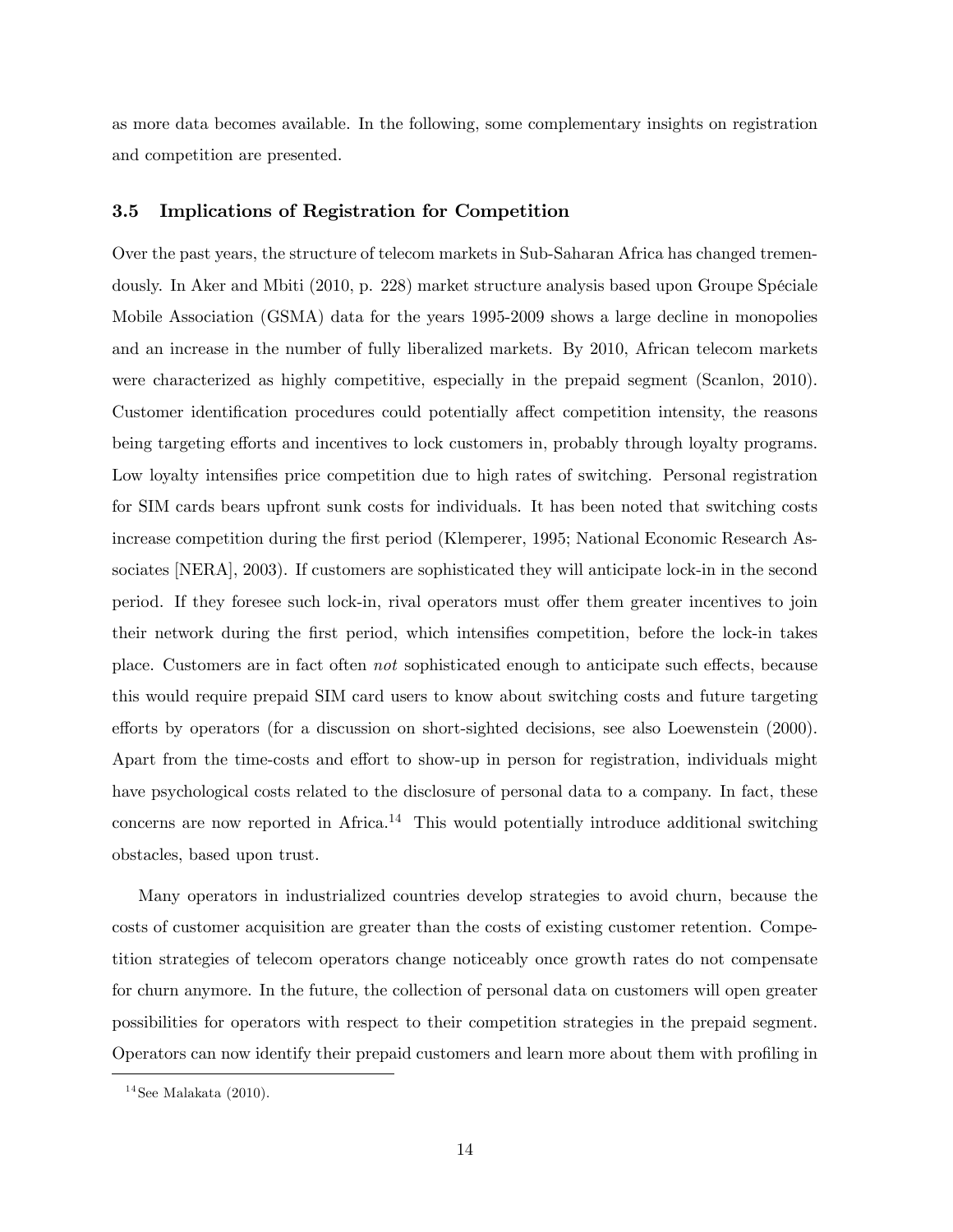order to create distinct marketing approaches for different customer segments (Levisse, Manuel  $\&$  Sjolund, 2008). This helps to eliminate costly and ineffective blanket promotions. In fact, it is reported from South Africa that after the introduction of registration, Vodacom managed to reduce prepaid churn from 48.1 percent in the third quarter of 2008 to 38.1 percent in the third quarter of 2009. "Customer registration together with focused loyalty programmes has resulted in overall improvement of prepaid churn for the operator." (Scanlon, 2010, p. 43). Profiling prepaid customers allows churn prediction  $-$  an interesting area of future research (Dasgupta et al. 2008; Owczarczuk, 2010). To the knowledge of the author, there is, as of 2011, no academic literature on churn prediction in African prepaid markets. While churn occurs for many reasons, the switching to a competitor's network just being one of them, a decline should be noticeable in the period following mandatory registration.

The migration of customers to other services within the same network will be easier once they have registered. Consider mobile money and post-paid telephony. The identity information required for both is similar to that required for pre-paid SIM card registration. Customer graduation to mobile money reduces churn: It is reported for Smart's money transfer in the Philippines that users of mobile money have a monthly churn rate of 0.5 percent compared to 3 percent for non-users (Scanlon, 2010, p. 44). Clustering of services with one provider increases the costs of switching to another, just as registration does. Moreover, if profitable prepaid customers can be identified, such customers can be migrated more easily to post-paid services, where a greater rent can be extracted by the telecom operator, because of reduced salience of costs. A recent study Önds that prepaid customers at a northern European mobile service provider are more sensitive to average costs than post-paid customers, because salience of costs depends on the payment mechanism (Pirc, 2008). Increased price insensitivity in turn lowers price discipline. Again, the author has not found any academic studies on the competitive impact of registration in industrialized countries, which could act as guidepost. However, with respect to the competitive implications one could cautiously conclude that mandatory registration could be in the interest of telecom operators, as long as customers are not sophisticated, because it potentially lowers switching rates. Such lower rates also have an impact on consumer privacy: The lower the switching rate, the more integrated the profile becomes with the chosen operator. Registration bears costs for consumers and additionally raises concerns about location privacy: in future movement patterns can be more precisely linked to an individual identity.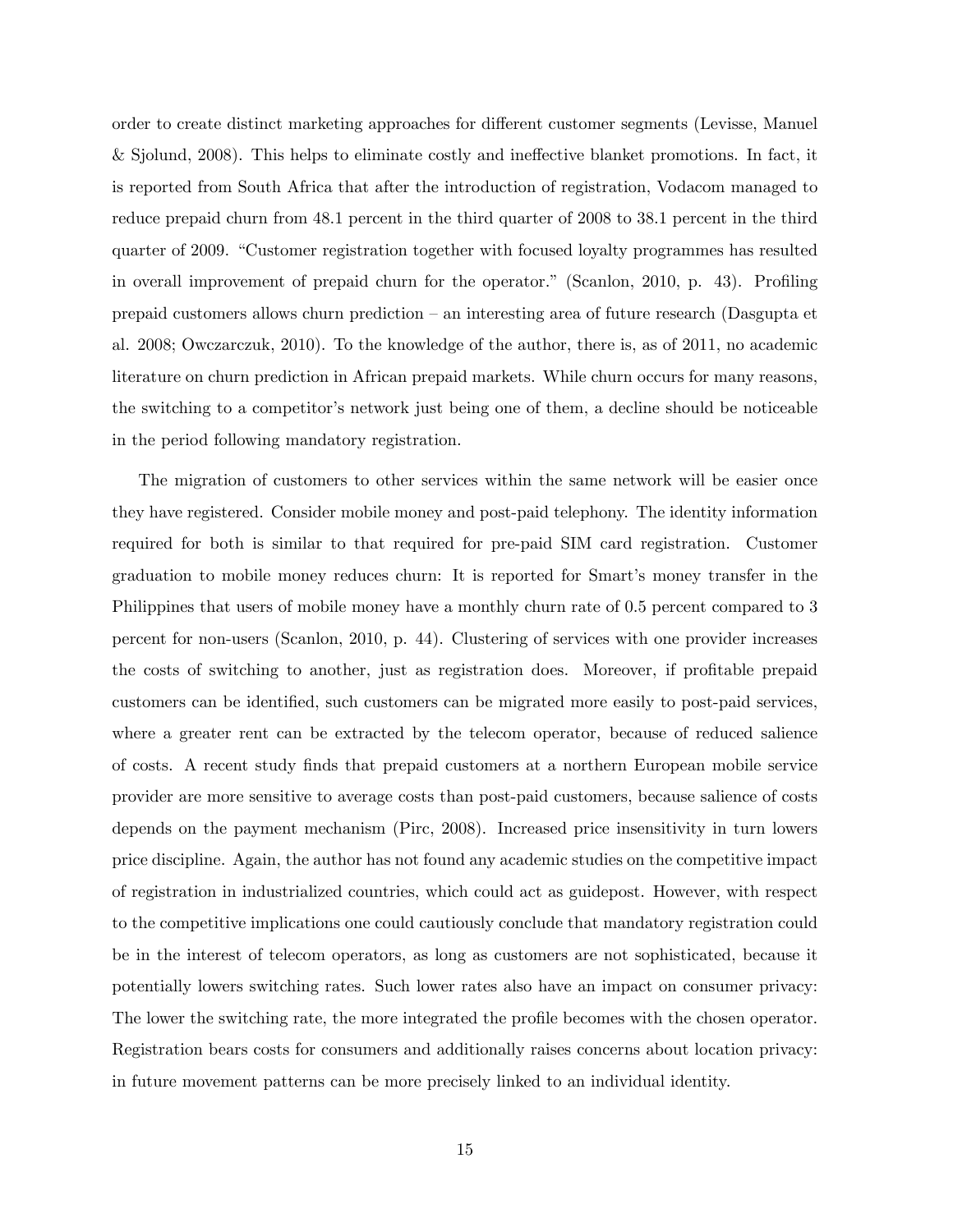## 4 Conclusions

There is a noticeable trend of mandatory registration of users of prepaid SIM cards in Sub-Saharan Africa. More than 30 countries have started or are planning to register users of prepaid SIM cards. One immediate effect of registration is that the number of active cellular subscriptions drops due to disconnections. Moreover, penetration growth, measured as year-to-year changes in levels of mobile cellular subscriptions per 100 inhabitants are depressed due to increased paperwork. Customer identification can become, in particular, a constraint in countries with an insufficient identification infrastructure, if no alternative methods for identification are allowed. The share of prepaid subscriptions out of total subscriptions is, on average, around 97 percent for the sampled countries. The sheer size of the markets, therefore, merits a preliminary analysis of potential effects of mandatory registration.

Considered that changes were introduced only recently, the presented results are of a more preliminary character. Herein, evidence derived from a new panel dataset on 32 countries in Sub-Saharan Africa and penetration growth between 2000 and 2010 is presented. The FE model estimated herein controls for market saturation, political stability, regulatory quality, GDP growth rates as well as liberalization of the market. I use a proxy for the effectiveness of mandatory registration, which is a dummy of zero in the year of the deadline of registration, which switches to one the following year. The coefficient estimate carries the expected sign as direction of effect (negative) and cannot be contributed to chance at the  $5\%$  significance level. Short-term and long-term effects should be separated in future analyses: in the short-term potentially mostly dormant SIM cards are cleaned out. But with strict enforcement of identity verification by operators and an insufficient identification system, growth in mobile penetration could be also tamed in the long run. However, we need more years of observation or quarterly data in order to obtain further confirmation of the preliminary results presented herein.

Future work could contribute to a better understanding of the effects by building a theory of mandatory registration under competition in markets with network effects and consumers with privacy concerns. Consumer privacy concerns could exacerbate switching costs, if a consumer is not willing to share personal data with more than one operator. This is, of course, a trade-off, because the profile will become more complete at that provider.

The presented research opens a host of new questions: There are currently no works on mandatory registration of users in Europe and its impact on prepaid services. Such research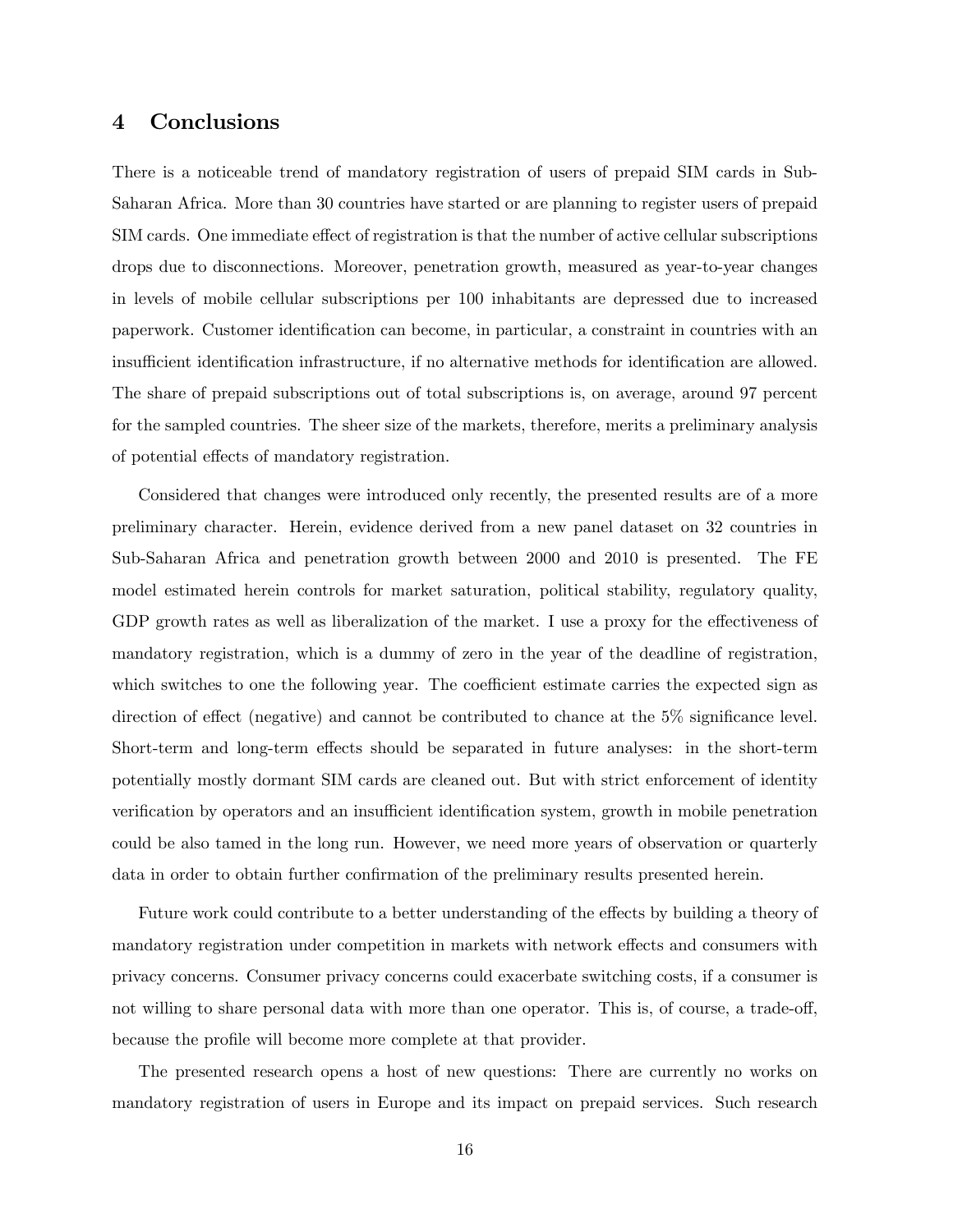would involve an extra effort of collecting information on regulations and prepaid subscriptions. Virtually no work exists on the impact of customer registration on rates of switching and competition among operators. More effort needs to be invested in a better understanding of legal protection and enforcement of mobile privacy in Africa. And much more effort needs to be invested in the collection of information on the design of registration procedures, strictness, enforcement and monitoring. This could lead to the creation of new variables that could be introduced into estimations. This paper can only be regarded as a first step into this area of research. A striking outcome derived from the screening of household surveys in Africa is that none asks respondents questions about registration and their privacy concerns. Another important point is that there is currently little empirical evidence that mandatory registration leads to a reduction of crime. There are ways of circumventing registration either by presenting fraudulent IDs, conducting identity theft, by stealing or swapping of phones. This casts doubts on the effectiveness of the measures with respect to their very rationale. Regulators should more more thoroughly analyze the costs and benefits of mandatory registration, because these could affect market dynamics in unintended ways.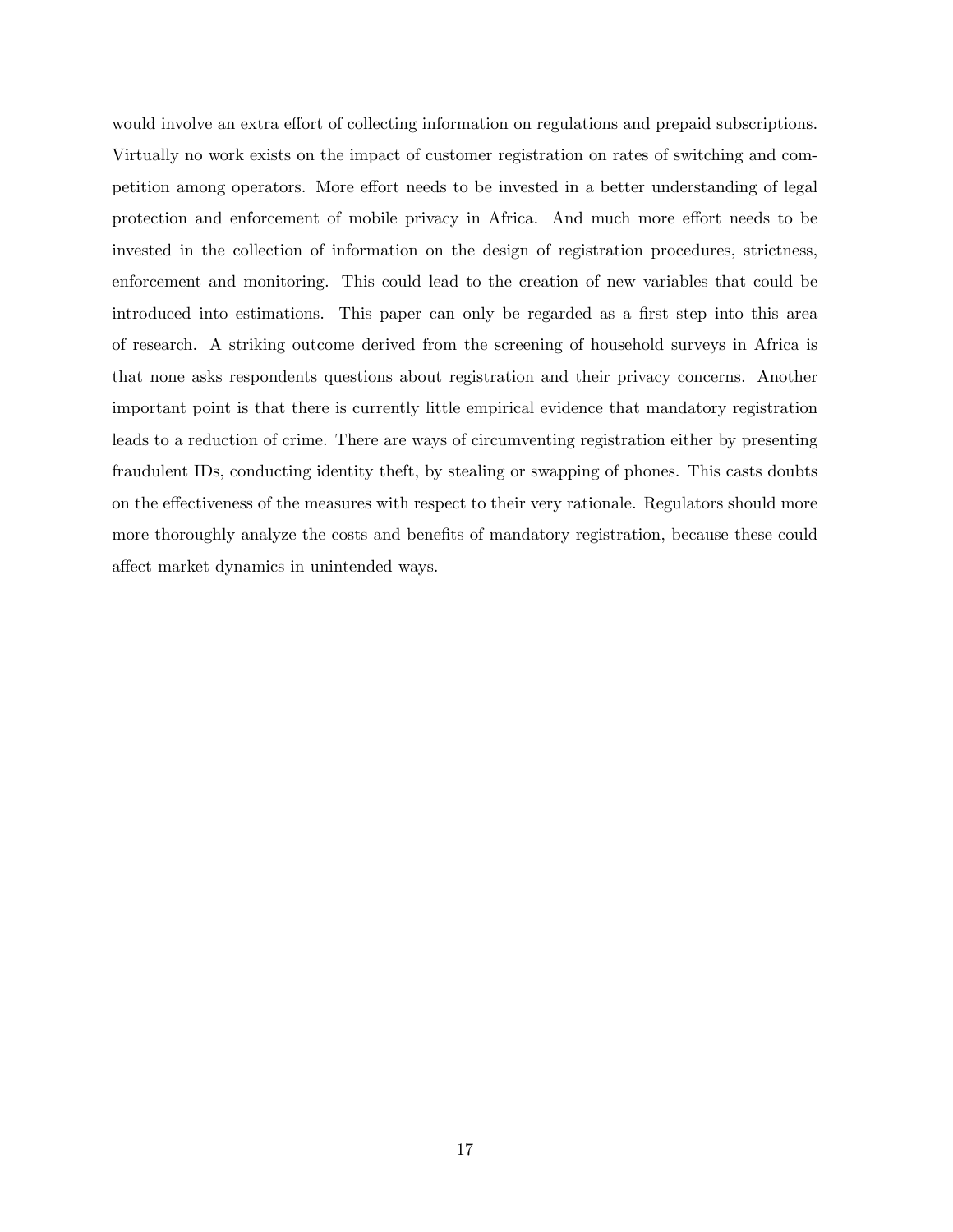## References

AfriqueAvenir.org (2010, September 27). Mozambique imposes compulsory registration of users of prepaid SIM cards, http://www.afriqueavenir.org/en/2010/09/27/mozambique-imposes-compulsory-registrationof-mobile-phone-users/

AfricaNews.com (2010, June 16). Africa SIM registration curbs mobile growth, www.africanews.com/site/Africa\_Sim\_registration\_curbs\_mobile\_growth/list\_messages/32772

Aker, J.C., & Mibiti, I.M. (2010). Mobile phones and economic development in Africa. Journal of Economic Perspectives, 24 (3), 207-232. doi:10.1257/jep.24.3.207

Balancing Act (2011, April 19). Nigeria: Subscribers shun NCC's N6.1 billion SIM registration, http://allafrica.com/stories/201104190768.html

Balancing Act (2011, May 13). SIM registration in Africa: subscribers number down but what about revenue and ARPU? http://allafrica.com/stories/201105130900.html

Banerjee, A., & Ros, A.J. (2004). Drivers of demand growth for mobile telecommunications services: evidence from international panel data, Massachusetts, U.S.: NERA Economic Consulting. Retrieved from: http://www.nera.com/extImage/DriversofDemandGrowth\_Banerjee\_Ros.pdf

Chatain. P.-L., Zerzan, A., Noor, W., Dannaoui, N., & de Koker, L. (2011). Protecting mobile money against financial crimes-global policy challenges and solutions, Washington, DC: The World Bank.

Chuang, Y-F. (2006). Pull-and-suck effects in Taiwan mobile phone subscribers switching intentions, Telecommunications Policy, 35(1), 128-140. doi: 10.1016/j.telpol.2010.12.003

CPRST - Center for Policy Research on Science and Technology (2006). Privacy rights and prepaid communication service. Vancouver, Canada: Center for Policy Research on Science and Technology.

Dasgupta, K., Singh, R., Viswanathan, B. (2008). Social ties and their relevance to churn in mobile telecom networks, EDBT'08, March 25-30, 2008.

EACO - East African Communications Organization. (2010). Report on the proceedings of the 17th Congress of the East African Communications Organization held in Kempala, Uganda on 7th May 2010, Kempala, Uganda: East African Communications Organization.

Garbacz, C., & Thompson Jr., H.G. (2007). Demand for telecommunication services in developing countries, Telecommunications Policy, 31(5), 276-289. doi: 10.1016/j.telpol.2007.03.007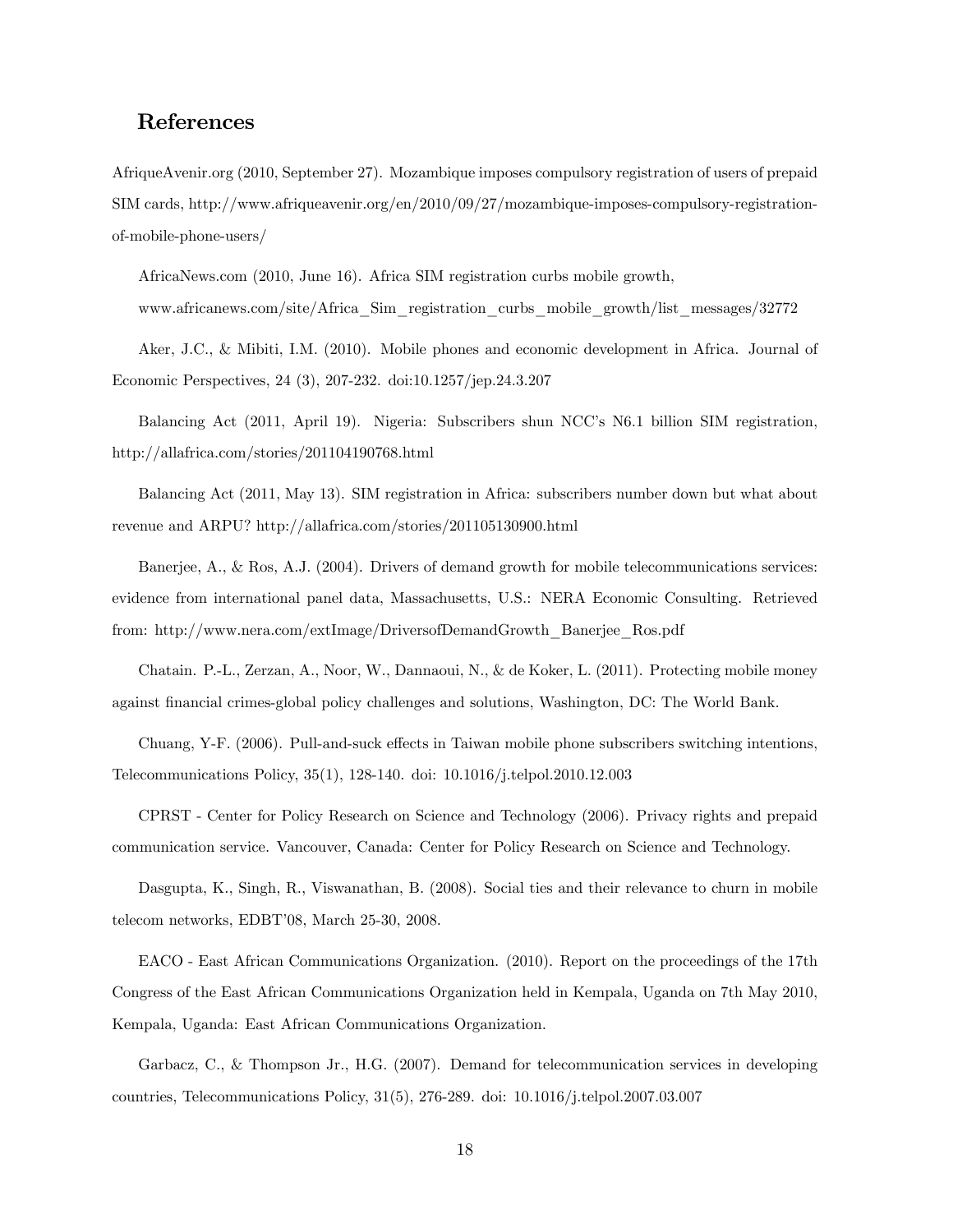Gow, G.A., & Parisi, J. (2008). Pursuing the anonymous user: Privacy rights and mandatory registration of prepaid mobile phones. Bulletin of Science, Technology & Society, 28 (1), 60-68. doi: 10.1177/0270467607311487

ITU - International Telecommunications Union. (2011). The role of ICT in advancing growth in least developed countries - Trends, challenges and opportunities. Geneva, Switzerland: International Telecommunication Union.

Jentzsch, N., Preibusch, S., Harasser A. (forthcoming). Study on monetizing privacy - An economic model for pricing personal information, Report for the European Network and Information Security Agency.

Klemperer, P. (1995). Competition when consumers have switching costs: An overview with applications to industrial organization, macroeconomics, and international trade. The Review of Economic Studies, 62(4): 515-539. doi: 10.2307/2298075

Lam, P.-L. & Shiu, A. (2010). Economic growth, telecommunications development and productivity growth of the telecommunications sector: Evidence around the world, Telecommunications Policy, 34(4), 185-199. doi: 10.1016/j.telpol.2009.12.001

Levisse, A., Manuel, N., Sjolund, M. (2008, Feburary). Getting more from prepaid mobile services, McKinsey Quarterly. Retrieved from:

http://www.mckinseyquarterly.com/Getting\_more\_from\_prepaid\_mobile\_services\_2108

Loewenstein, G. (2000). Is More Choice Always Better? Mimeo, Carnegie Mellon University, http://www.andrew.cmu.edu/user/gl20/

GeorgeLoewenstein/Papers\_Öles/pdf/too\_much\_choice.pdf

Malakata, M. (2010, May 14). SIM card registration stirs concern in Africa, Computerworld. Retrieved from: http://news.idg.no/cw/art.cfm?id=97BAE8AF-1A64-6A71-CE489938A5591ED4

Maicas, J.P., Polo, Y., Sese, J.F. (2009). Reducing the level of switching costs in mobile communications: The case of Mobile Number Portability, Telecommunications Policy, 33(9), 544-554. doi: 10.1016/j.telpol.2009.04.003

Minges, M. (1999). Mobile cellular communications in the Southern African region, Telecommunications Policy, 23(7-8), 585-593. doi: 10.1016/S0308-5961(99)00039-7

Musarurwa, T. (2011, May 10), Tele-density rate takes dip, The Herald Online. Retrieved from: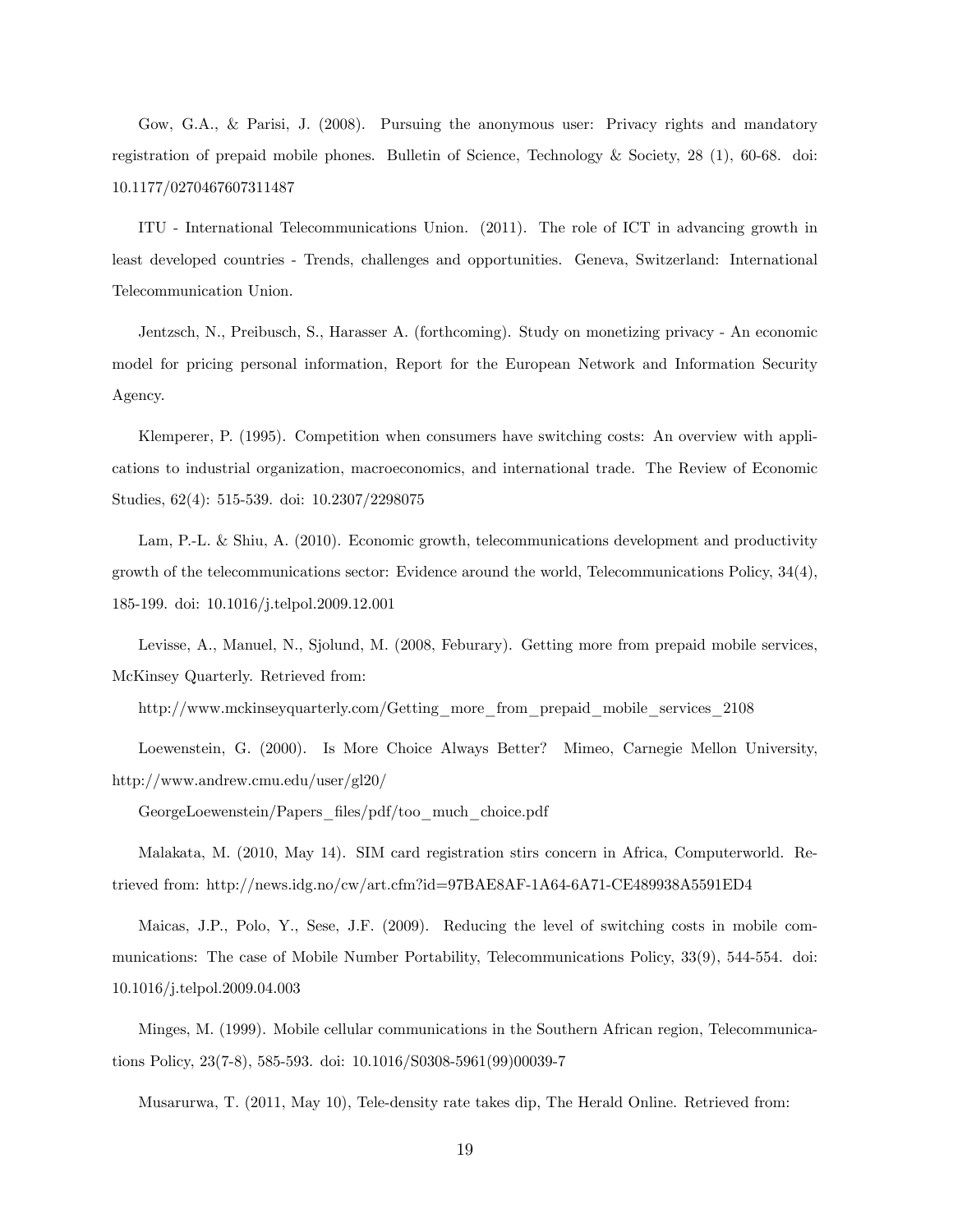www.herald.co.zw/index.php?option=com\_content&view=article&id=9567: tele-density-rate-takes-dip&catid=41:business&Itemid=133

NERA - National Economic Research Associates. (2003). Switching Costs. Part one: Economic models and policy implications - A report prepared for the Office of Fair Trading and the Department of Trade and industry by National Economic Research Associates, Economic Discussion Paper 5 (April). Retrieved from: http://www.oft.gov.uk/shared\_oft/reports/comp\_policy/oft655.pdf

NetNews Publisher (2011, June 30). More than 95% of mobile phone users in South Africa register SIM cards before government deadline. Retrieved from: http://www.netnewspublisher.com/more-than-95-of-cell-phone-users-in-south-africa-register-sim-cards-before-government-deadline/

Owczarczuk, M. (2010). Churn models for prepaid customers in cellular telecommunication industry using large data marts, Expert Systems with Applications, 37, 4710-4712. doi: 10.1016/j.eswa.2009.11.083 Pirc, M. (2008). Determinants, contexts, and measurements of customer loyalty (unpublished doctoral dissertation). Universitat Pompeu Fabra, Barcelona, Spain.

Research ICT Africa. (2008). A Survey of ICT access and usage in Ethiopia: Policy implications, ICT Policy Brief, No. 1. Retrieved from: http://www.researchictafrica.net/publications.php

Scanlon, M. (2010). Tackling prepaid churn in multiple SIM markets remains a challenge, Africa Telecoms (AT), Issue 7 (2010): 43-44.

Telegeography (2011, November 29). NCC registers 93m SIMs, will begin disconnection from 1 January, http://www.telegeography.com/products/commsupdate/articles/2011/11/29/ncc-registers-93m-simswill-begin-disconnection-from-1-january/

Waverman, L., Meschi, M., Fuss, M. (2005). The impact of telecoms on economic growth in developing countries. Retrieved from: http://www.ictregulationtoolkit.org/en/Publication.3532.html

Wesolowski, A.P. & Eagle, N. (2010). Parameterizing the dynamics of slums, AAAI Spring Symposium 2010 on Artificial Intelligence for Development (AI-D). Retrieved from: http://ai-d.org/pdfs/Wesolowski.pdf

Wood, N. (2010, August 18). Greek mobile customers in freefall on continuing economic weakness. Total Telecom. Retrieved from: www.totaltele.com/view.aspx?ID=457996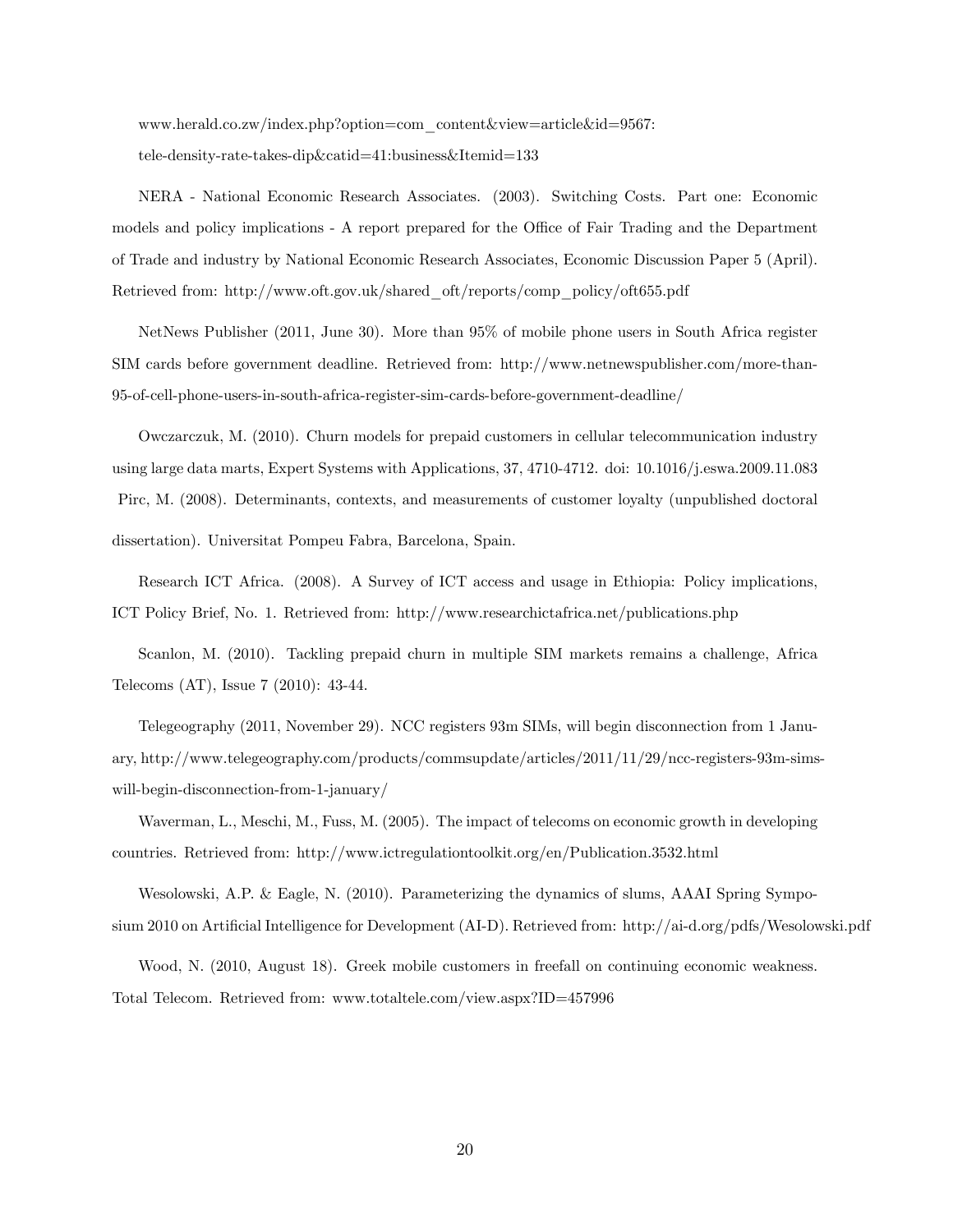| No             | Country              | Start year registration | Deadline registration |
|----------------|----------------------|-------------------------|-----------------------|
| $\mathbf{1}$   | Angola               |                         | $\cdots$              |
| $\overline{2}$ | Benin                | 2010                    | 2010                  |
| $\sqrt{3}$     | <b>Botswana</b>      | 2008                    | 2009                  |
| $\overline{4}$ | Burkina Faso         | 2008                    | 2011                  |
| $\overline{5}$ | Burundi              | 2011                    | 2011                  |
| 6              | Cameroon             | 2009                    | 2009                  |
| $\overline{7}$ | Cape Verde           |                         | .                     |
| 8              | Central African Rep. | 2009                    | $\ldots$              |
| 9              | Chad                 | 2011                    | 2011                  |
| 10             | Comoros              | $\cdots$                |                       |
| 11             | Congo, Dem. Rep.     | 2008                    | 2009                  |
| 12             | Congo, Republic of   | 2011                    | 2011                  |
| 13             | Côte d'Ivoire        | 2009                    | 2010                  |
| 14             | Djibouti             |                         | .                     |
| 15             | Equatorial Guinea    | .                       | .                     |
| 16             | Eritrea              | .                       | .                     |
| 17             | Ethiopia             | .                       | .                     |
| 18             | Gabon                | 2010                    | 2010                  |
| $19\,$         | Gambia               | 2011                    | 2011                  |
| 20             | Ghana                | 2010                    | 2011                  |
| 21             | Guinea               |                         |                       |
| 22             | Guinea-Bissau        | $\cdots$                | .                     |
| 23             | Kenya                | 2010                    | 2010                  |
| 24             | Lesotho              |                         |                       |
| 25             | Liberia              | 2011                    | 2011                  |
| 26             | Madagascar           |                         |                       |
| 27             | Malawi               | No policy               | No policy             |
| 28             | Mali                 | .                       | .                     |
| 29             | Mauritania           |                         |                       |
| 30             | Mauritius            | 2006                    | 2006                  |
| 31             | Mozambique           | 2010                    | 2010                  |
| $32\,$         | Namibia              | No policy               | No policy             |
| 33             | Niger                | 2009                    | 2010                  |
| $34\,$         | Nigeria              | 2011                    | 2011                  |
| $35\,$         | Rwanda               | 2012                    | 2012                  |
| 36             | Sao Tome & Principe  |                         |                       |
| 37             | Senegal              | 2006                    | 2007                  |
| $38\,$         | Seychelles           | 2009                    | 2009                  |
| $39\,$         | Sierra Leone         | 2009                    | 2010                  |
| 40             | Somalia              | $\cdots$                | $\cdots$              |
| 41             | South Africa         | 2009                    | 2011                  |
| 42             | Sudan                | 2008                    | 2008                  |
| 43             | Swaziland            | $\cdots$                |                       |
| 44             | Tanzania             | 2009                    | 2009                  |
| 45             | Togo                 | 2011                    | 2011                  |
| 46             | Uganda               | $^{21}_{2011}$          | 2012                  |
| $47\,$         | Zambia               | No policy               | No policy             |
| $48\,$         | Zimbabwe             | 2010                    | 2010                  |

Ξ

Table 1: Mandatory Registration Measures in Sub-Saharan Africa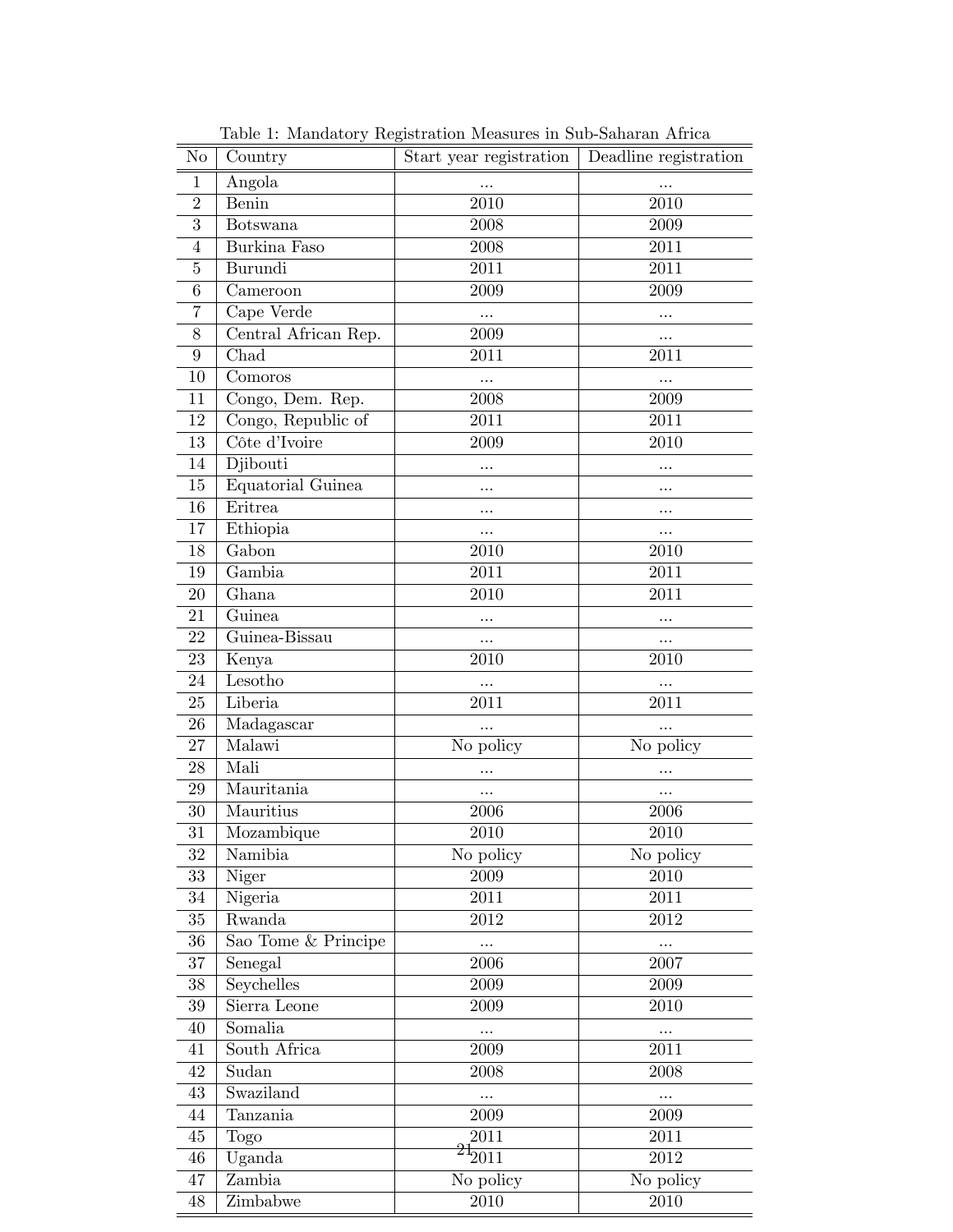Table 2: Start Year of Mandatory Registration of Prepaid Subscribers

| 2006      | 2008             | 2009              | 2010       | 2011           | 2012   |  |  |  |
|-----------|------------------|-------------------|------------|----------------|--------|--|--|--|
| Senegal   | Botswana         | Cameroon          | Benin      | Burundi        | Rwanda |  |  |  |
| Mauritius | Burkina Faso     | Central Afr. Rep. | Gabon      | Chad           |        |  |  |  |
|           | Congo, Dem. Rep. | Côte d'Ivoire     | Ghana      | Congo, Rep. of |        |  |  |  |
|           | Sudan            | Niger             | Kenya      | Gambia         |        |  |  |  |
|           |                  | Seychelles        | Mozambique | Liberia        |        |  |  |  |
|           |                  | Sierra Leone      | Zimbabwe   | Nigeria        |        |  |  |  |
|           |                  | South Africa      |            | Togo           |        |  |  |  |
|           |                  | Tanzania          |            | Uganda         |        |  |  |  |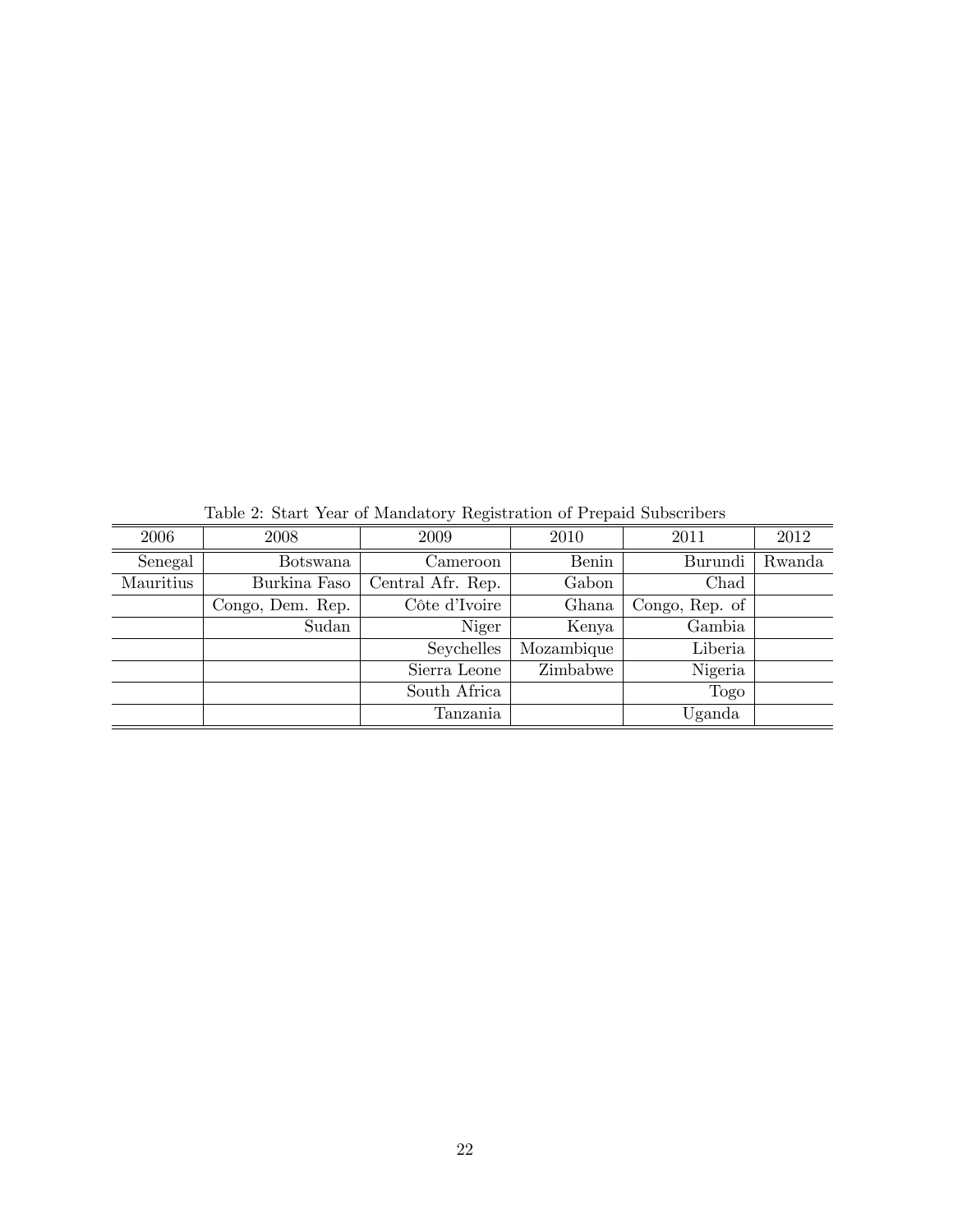| Variable                     | Sources         | Description                                                    |
|------------------------------|-----------------|----------------------------------------------------------------|
| Share<br>of                  | ITU; Year:      | Prepaid subscriptions $(\%)$ of total mobile phone subscrip-   |
| prepaid                      | 2008            | tions. Numbers refer to active SIM cards and not to natural    |
| subscribers                  |                 | persons. Year: 2008, $n/a$ for other years.                    |
| total<br>$\operatorname{in}$ |                 |                                                                |
| sub-<br>mob.                 |                 |                                                                |
| scriptions                   |                 |                                                                |
| <b>GDP</b><br>per            | CIA World       | Gross Domestic Product per capita (2008) at PPP US\$. The      |
| capita                       | Fact Book;      | variable is used in the Fig. 1.                                |
| (2008)                       | Year: 2008      |                                                                |
| Growth<br>in                 | ITU,<br>ICT     | First difference of mobile subscriptions per 100 inhabitants.  |
| mobile pen-                  | Indicators      | Numbers refer to active pre- and post-paid SIM cards and       |
| etration                     | Database;       | not to natural persons.                                        |
|                              | Years:          |                                                                |
|                              | 2000-2010       |                                                                |
| <b>GDP</b>                   | IMF, Years:     | Year-to-year percentage change of Gross Domestic Product       |
| growth                       | 2000-2010       | (GDP) at constant prices.                                      |
| rates                        |                 |                                                                |
| Effectiveness                | Author's        | Proxy for the effect the deadline of mandatory registration,   |
| $\sigma$<br>regis-           | compila-        | which is the year of the deadline plus one year to account     |
| tration                      | tion, Years:    | for effectiveness. Sources: News sources in English, French    |
| (deadline)                   | 2000-2010       | and Portuguese African media and as websites of regulators     |
|                              |                 | in SSA.                                                        |
| Regulatory                   | World           | This is a World Bank indicator, which reflects the statisti-   |
| Quality                      | Bank;           | cal compilation of responses on the quality of governance,     |
|                              | Years:          | i.e. regulatory quality given by firms, citizen and expert     |
|                              | 1996-2010       | respondents. The point estimate is measured in units rang-     |
|                              |                 | ing from -2.5 to 2.5, higher values corresponding to better    |
|                              |                 | governance.                                                    |
| Political                    | World           | This is a World Bank indicator, which reflects the statistical |
| Stability                    | Bank;           | compilation of responses on the quality of governance, i.e.    |
|                              | Years:          | political stability given by firms, citizen and expert respon- |
|                              | 1996-2010       | dents. The point estimate is measured in units ranging from    |
|                              |                 | -2.5 to 2.5, higher values corresponding to better governance. |
| Levels<br>of                 | ICT<br>ITU,     | IV: Mobile cellular subscriptions per 100 inhabitants. Num-    |
| mobile                       | Indicators      | bers refer to active SIM cards and not to natural persons.     |
| penetration                  | Database,       | Variable is used as proxy for market saturation.               |
|                              | Years:          |                                                                |
|                              | 2000-2010       |                                                                |
| Telecom                      | GSMA,<br>Years: | IV: The status of int. voice gateway licensing, compiled by    |
| liberaliza-                  |                 | Paul Hamilton, where: $0 =$ Monopoly, $0.5 =$ Deregulated, 1   |
| tion                         | 1995-2009       | = liberalized. The author gratefully acknowledges the pro-     |
|                              |                 | vision by Professor Jenny Aker. 2010 was completed by the      |
|                              |                 | author by taking the 2009 value as proxy for 2010.             |

Table 3: Data Sources and Descriptions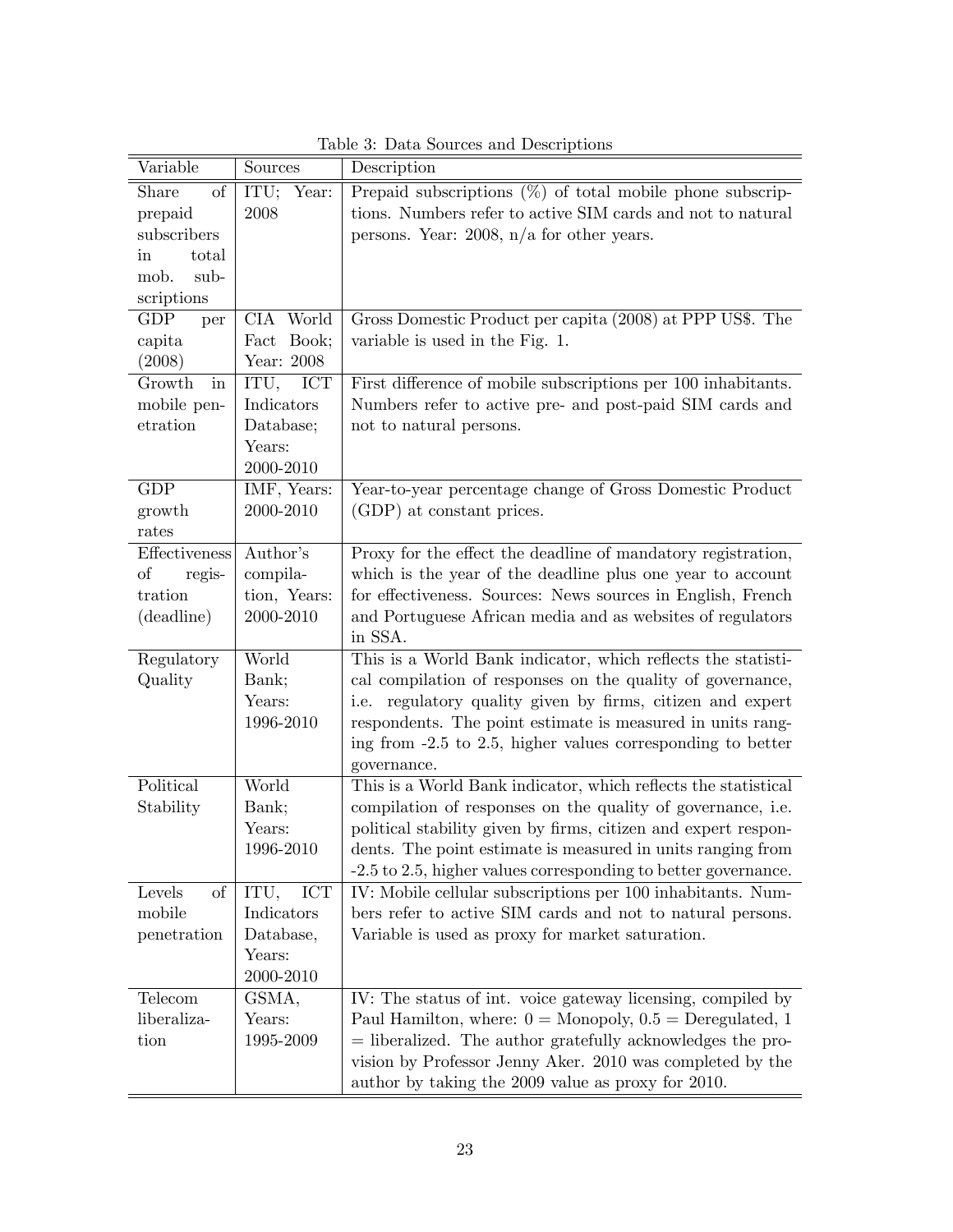| Variable                   | Mean         | Std. Dev. | Minimum          | Maximum        | Observations         |
|----------------------------|--------------|-----------|------------------|----------------|----------------------|
| Level mob. penetration, D1 |              |           |                  |                |                      |
| overall                    | 5.339335     | 5.634017  | $-1.18$          | 38.88          | $\rm N=316$          |
| between                    |              | 2.666584  | 1.346            | 10.512         | $n = 32$             |
| within                     |              | 4.97788   | $-5.412666$      | 35.26634       | $T-bar = 9.875$      |
| GDP growth                 |              |           |                  |                |                      |
| overall                    | .0076288     | .1840797  | $-.9845185$      | .4950391       | $\mathrm{N} = 350$   |
| between                    |              | .0477134  | $-.0617628$      | .1179729       | $n = 32$             |
| within                     |              | .177962   | $-.964814$       | .384695        | $T-bar = 10.9375$    |
| Level mob. penetration     |              |           |                  |                |                      |
| overall                    | 22.32908     | 26.94653  | $\overline{.02}$ | 135.91         | $\overline{N} = 349$ |
| between                    |              | 18.41839  | 3.84             | 79.92182       | $n = 32$             |
| within                     |              | 19.86761  | $-24.60273$      | 92.48545       | $T-bar = 10.9063$    |
| Regulatory quality         |              |           |                  |                |                      |
| overall                    | $-.6024827$  | .6245589  | $-2.252721$      | .8468239       | $\overline{N=320}$   |
| between                    |              | .6156691  | $-1.99866$       | .6131373       | $\rm n=32$           |
| within                     |              | .1473755  | $-1.176835$      | $-.0531604$    | $T = 10$             |
| Political stability        |              |           |                  |                |                      |
| overall                    | $-0.5782193$ | .970055   | $-2.700543$      | 1.189204       | $\overline{N} = 320$ |
| between                    |              | .9360896  | $-2.242817$      | .9215636       | $\mathrm{n}=32$      |
| within                     |              | .299107   | $-1.995148$      | .4300014       | $T = 10$             |
| Telecom lib.               |              |           |                  |                |                      |
| overall                    | .5525568     | .4537834  | $\overline{0}$   | $\mathbf{1}$   | $N = 352$            |
| between                    |              | .2842412  | $\overline{0}$   | $\overline{1}$ | $\rm n=32$           |
| within                     |              | .3569708  | $-3565341$       | 1.27983        | $T = 11$             |
| Dummy registration         |              |           |                  |                |                      |
| overall                    | .0482955     | .214695   | $\boldsymbol{0}$ | $\overline{1}$ | $\overline{N=352}$   |
| between                    |              | .0951626  | $\overline{0}$   | .3636364       | $\rm n=32$           |
| within                     |              | .1931218  | $-0.3153409$     | .9573864       | $T = 11$             |

Table 4: Summary Statistics on Confirmed Sample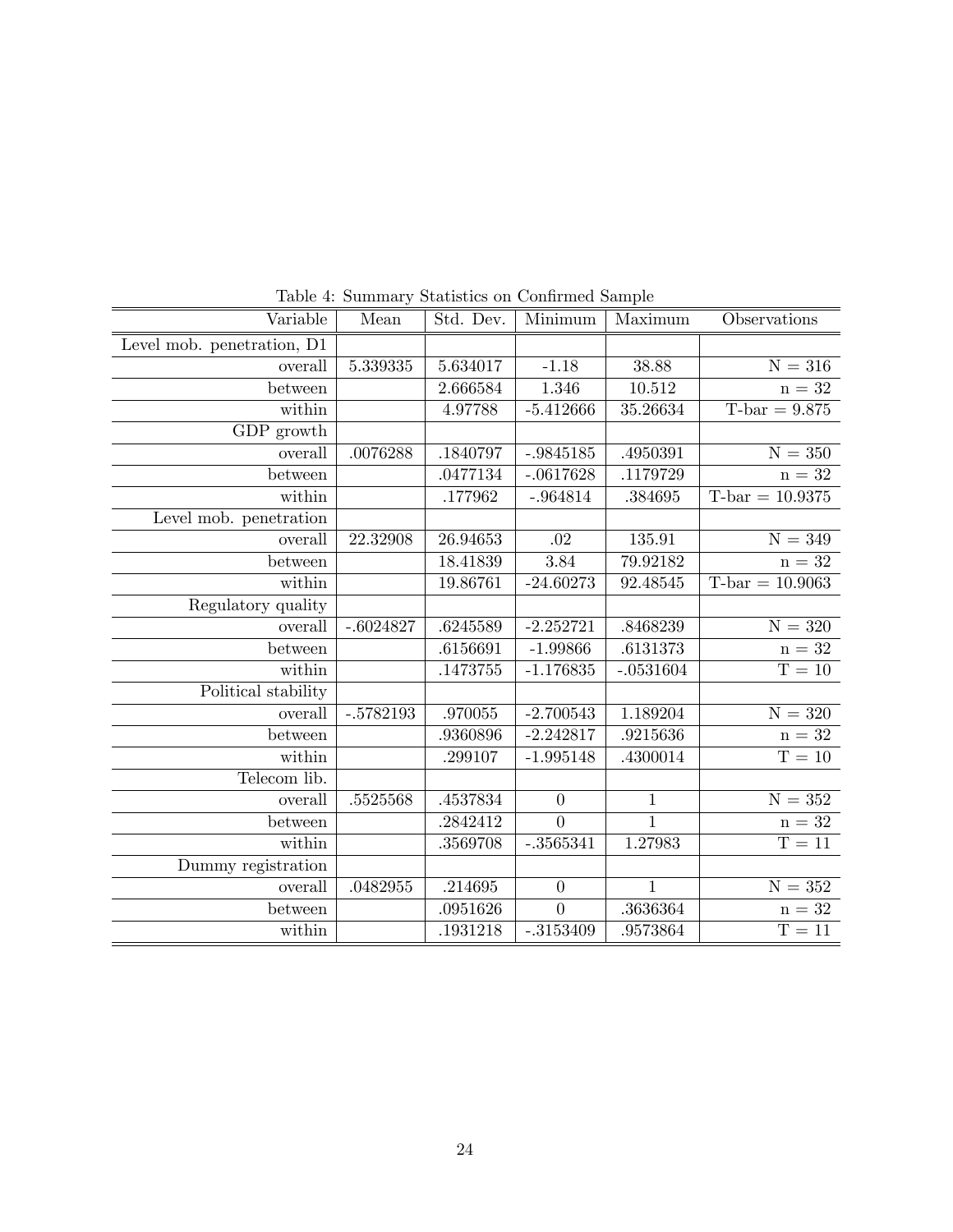| Variable     | Level        | <b>GDP</b> | Level        | Reg.         | Political    | Telecom  | Dummy        |
|--------------|--------------|------------|--------------|--------------|--------------|----------|--------------|
|              | mob.         | growth     | mobile       | quality      | stability    | liberal. | registra-    |
|              | penetr.      |            | pene-        |              |              |          | tion         |
|              | D1           |            | tration      |              |              |          |              |
| Level mob.   | $\mathbf{1}$ |            |              |              |              |          |              |
| penetr., D1  |              |            |              |              |              |          |              |
| <b>GDP</b>   | .0176        | 1          |              |              |              |          |              |
| growth       |              |            |              |              |              |          |              |
| Level mob.   | $.7034*$     | .1586      | $\mathbf{1}$ |              |              |          |              |
| penetration  |              |            |              |              |              |          |              |
| Regulatory   | $.2124*$     | .08        | $.3571*$     | $\mathbf{1}$ |              |          |              |
| quality      |              |            |              |              |              |          |              |
| Political    | $.2751*$     | .0879      | $.4202*$     | $.6741*$     | $\mathbf{1}$ |          |              |
| stability    |              |            |              |              |              |          |              |
| Telecom      | $.2066*$     | $.1992*$   | $.3071*$     | $-.0495$     | $-.0435$     | 1        |              |
| liberaliza-  |              |            |              |              |              |          |              |
| tion         |              |            |              |              |              |          |              |
| Dummy        | .1148        | .048       | .3398*       | .1173        | .0382        | .1201    | $\mathbf{1}$ |
| registration |              |            |              |              |              |          |              |

Table 5: Correlation Coefficients on Confirmed Sample